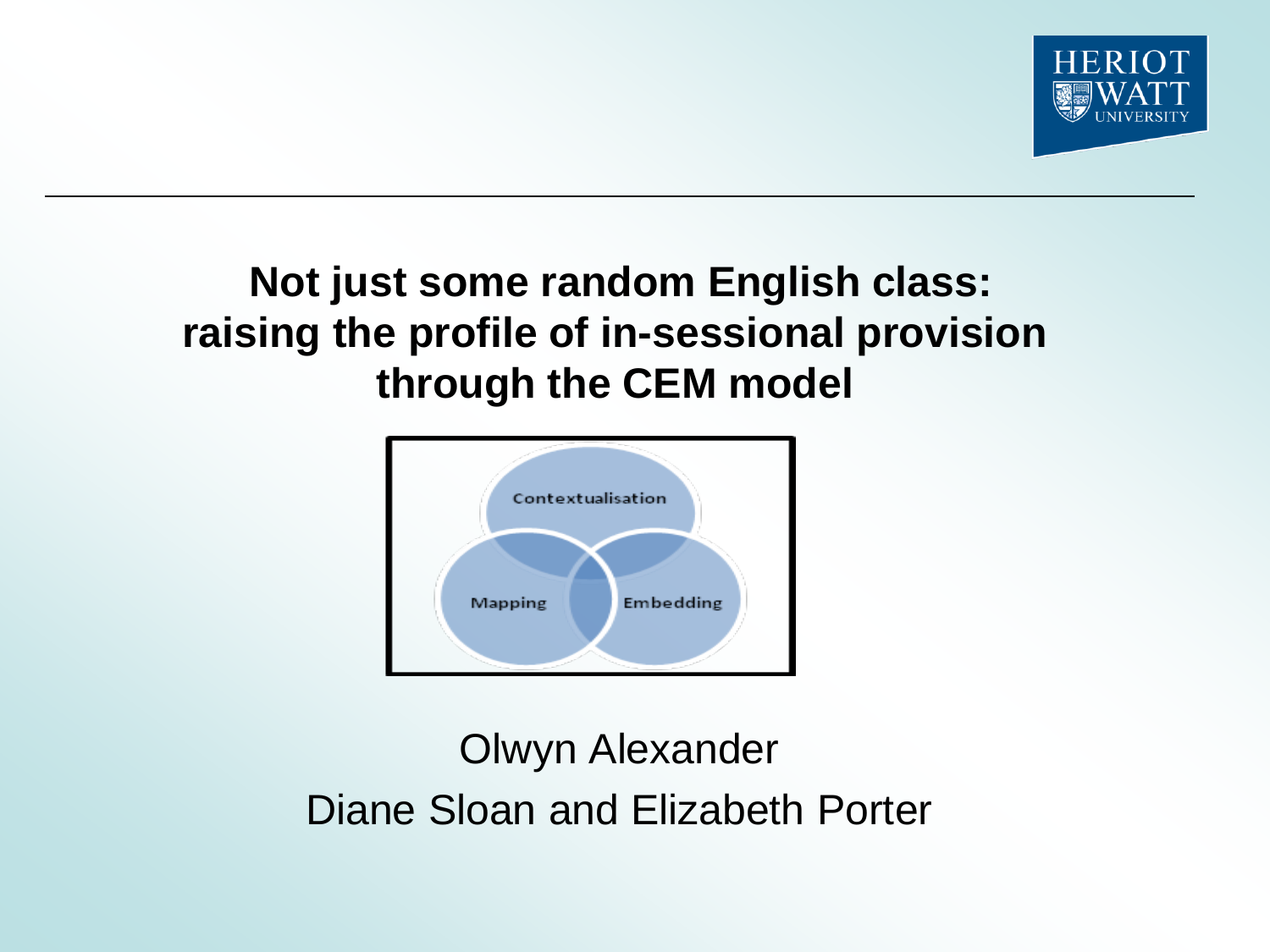

Aim: to show how the CEM Model can support a systematic approach to the introduction and evaluation of in-sessional provision

- Rationale the taught master's programme in Higher Education
- Type of degree and aims enhancing graduate attributes
- Stakeholders managers, lecturers, students and EAP staff
- Strategic framework the CEM model
- Action research at School of Management and Languages, Heriot-Watt
- Syllabus for language and study support classes
- Degree of contextualisation, embedding and mapping
- Evaluation of first year in terms of C E M
- Issues arising and key changes implemented in years 1 and 2
- **Conclusion**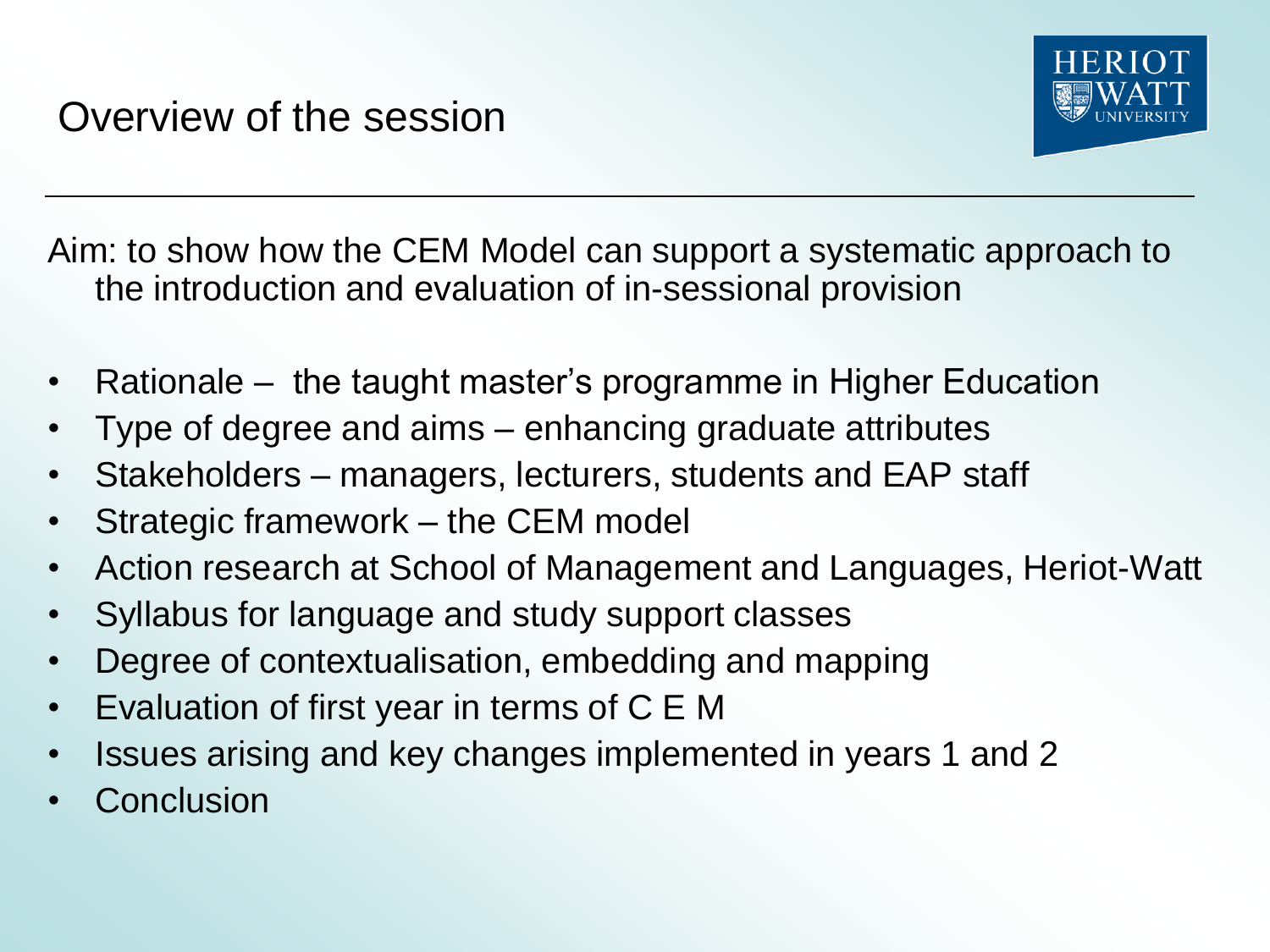# Students on taught masters programmes



- Postgraduate numbers, taught master's programmes, growing rapidly
- Fastest growth overseas postgraduates
	- increasing by 14% in 2008/09 and 12% in 2009/10.

| Year | Postgraduates | Overseas postgraduates (F/T) |  |
|------|---------------|------------------------------|--|
| 1969 | 39,852        | n/a                          |  |
| 1979 | 100,000       | n/a                          |  |
| 1999 | 314,562       | 88,778                       |  |
| 2009 | 536,815       | 117,920                      |  |
| 2010 | 578,705       | 132,475                      |  |

Deem and Lucas (2006) and Higher Education Student Enrolments, retrieved 17.03.11 from <http://www.hesa.ac.uk/>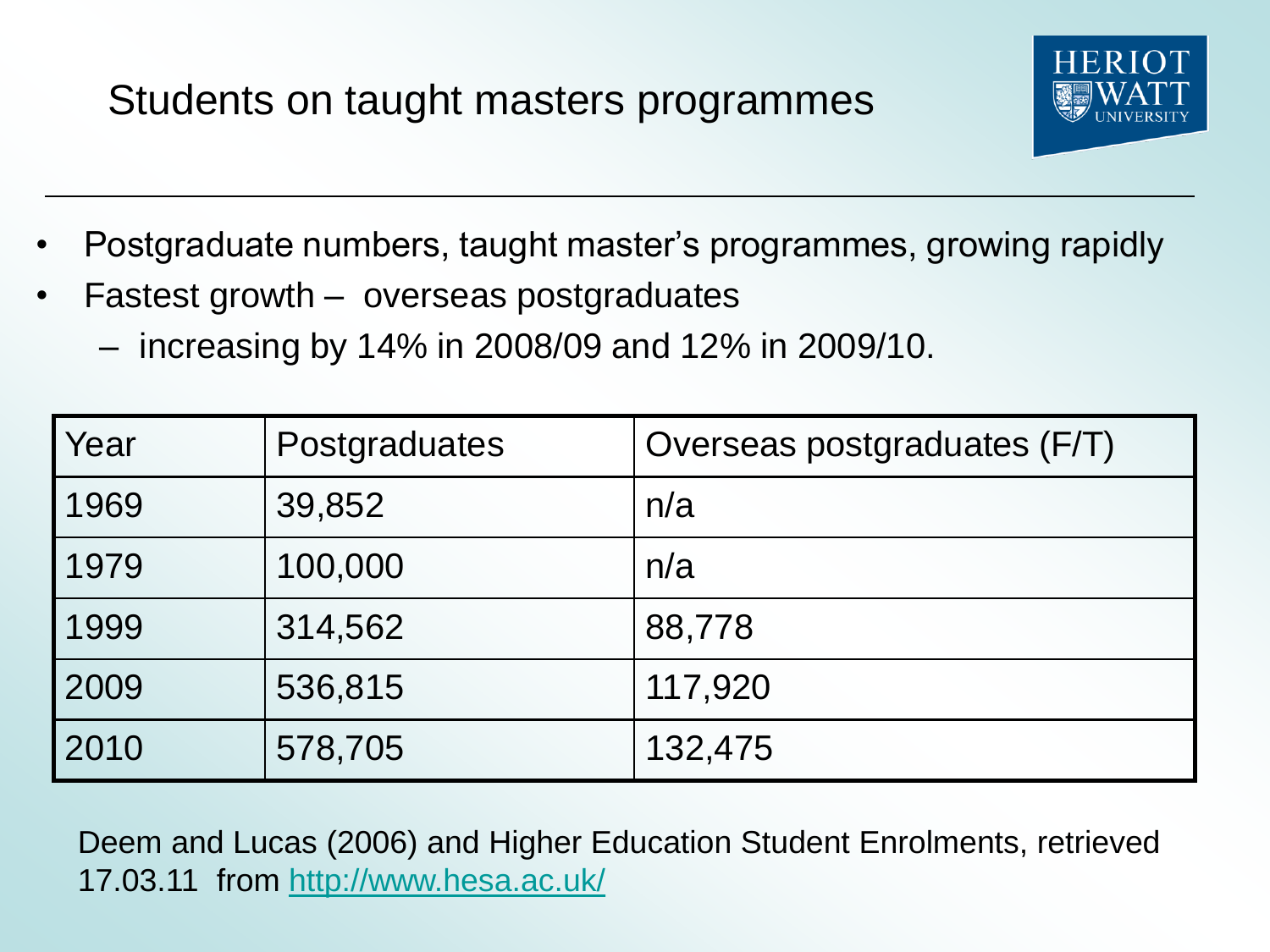# The picture at Heriot-Watt University



#### **Postgraduate taught course**



#### **Postgraduate research**

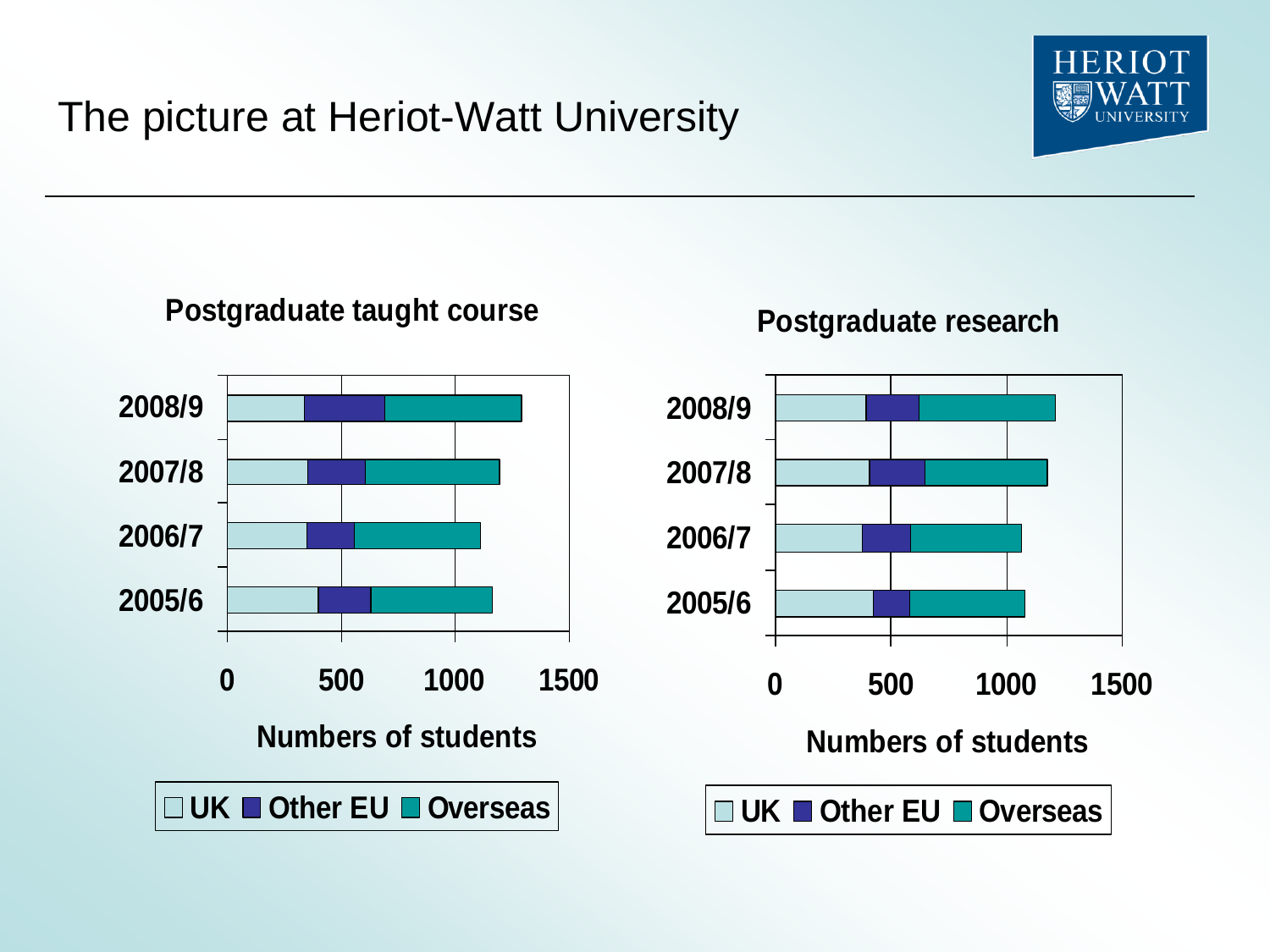# Taught Master's Programmes



- Taught Master's programmes, typically one year, can be
	- academic: a staging post between an first degree and PhD
	- vocational, e.g. *Translation and Interpreting, Strategic Project Management*, *Logistics and Supply Chain Management*
- Vocational
	- application of theory to professional practice for continuing professional development
	- usually stand-alone not following first degree
	- consist of assessed core subjects (67%) + dissertation (33%)
- Dissertation = research component
	- essential distinguishes these degrees from other qualifications, e.g. diploma
	- viewed as means of enhancing graduate attributes

Deem and Lucas (2006); Anderson, Day and McLaughlin (2006)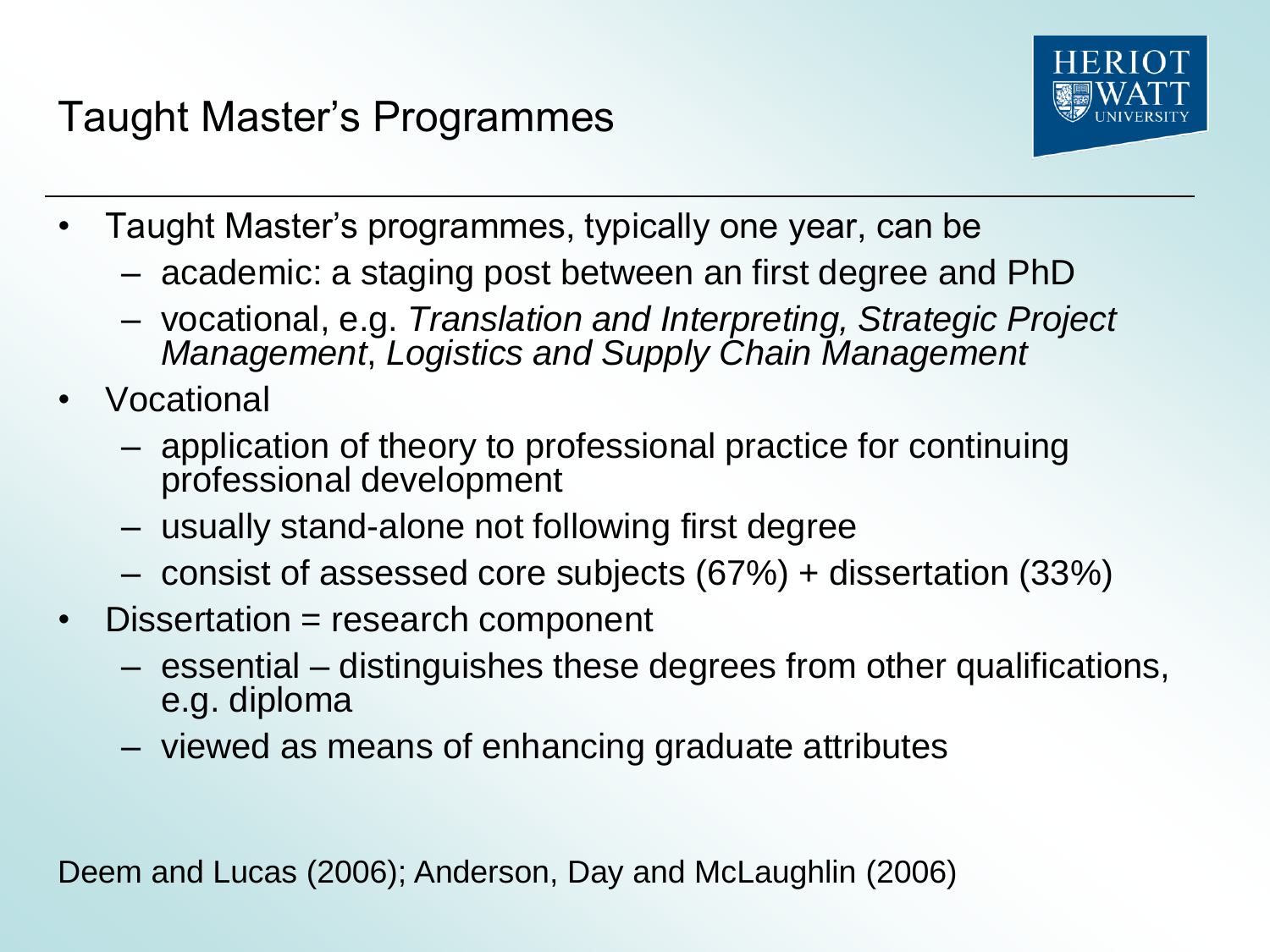

Graduate attributes are 'the skills, knowledge and abilities of university graduates, beyond disciplinary content knowledge, which are applicable to a range of contexts'. Barrie (2004: 262)

Research component of taught masters develops:

- a sense of 'research-mindedness' enabling a wider more analytical perspective on individual practice
- ability to identify problems, formulate questions and interpret complex data to seek answers
- ability to derive meaning from complexity and make informed judgments on the basis of evidence
- openness to learning and positive orientation to new opportunities, ideas and ways of thinking
- tolerance of ambiguity and unfamiliarity.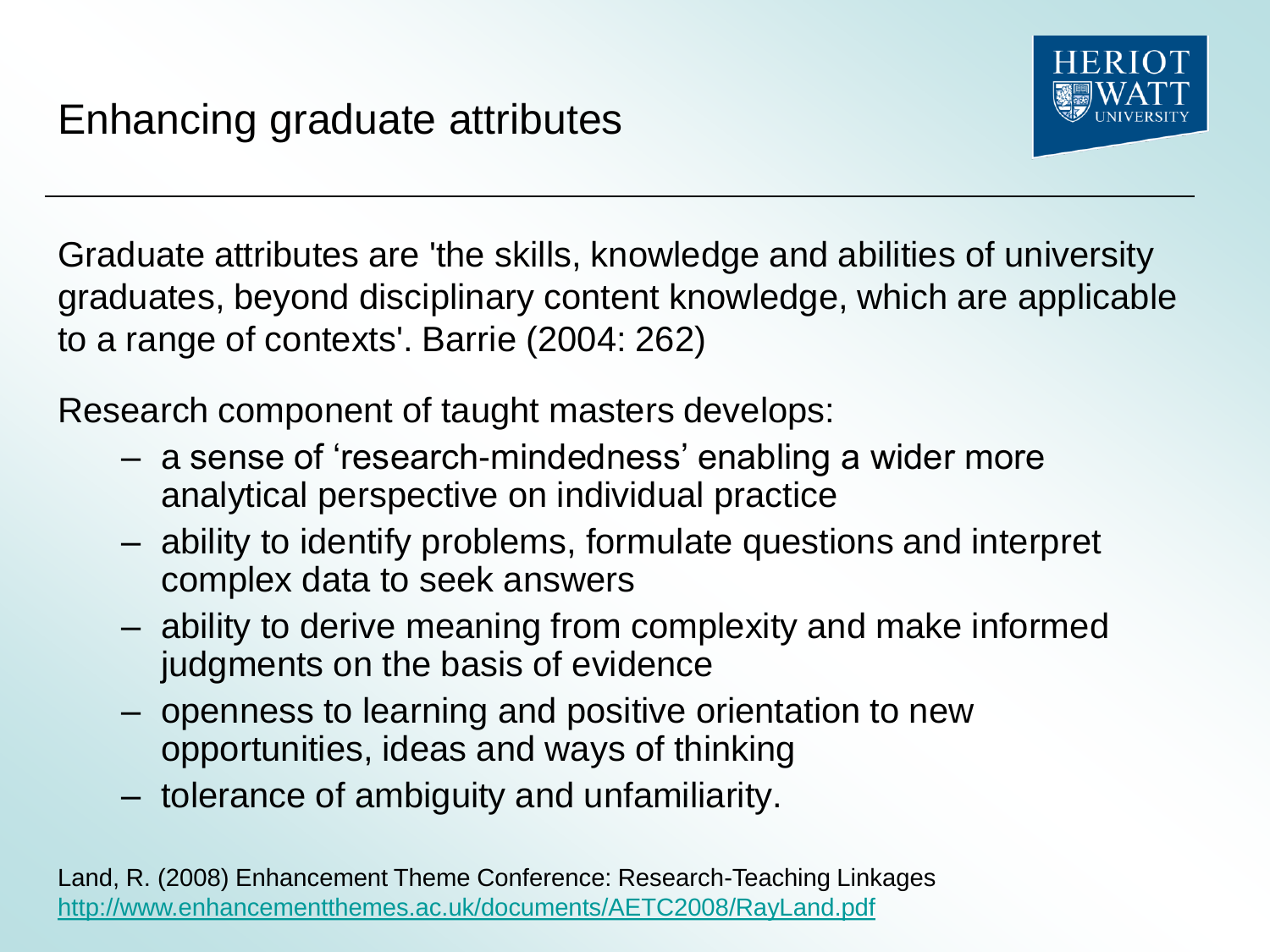Stakeholders – University management

- Compete for international students
	- make up the shortfall in funding
- Also aspirational HWU mission statement
	- renowned for its leadership on critical global issues
	- Scotland's most international university
	- aims to produce the next generation of leaders and thinkers who make a difference in the world
- Student surveys, retention statistics and league tables
	- need to ensure student success





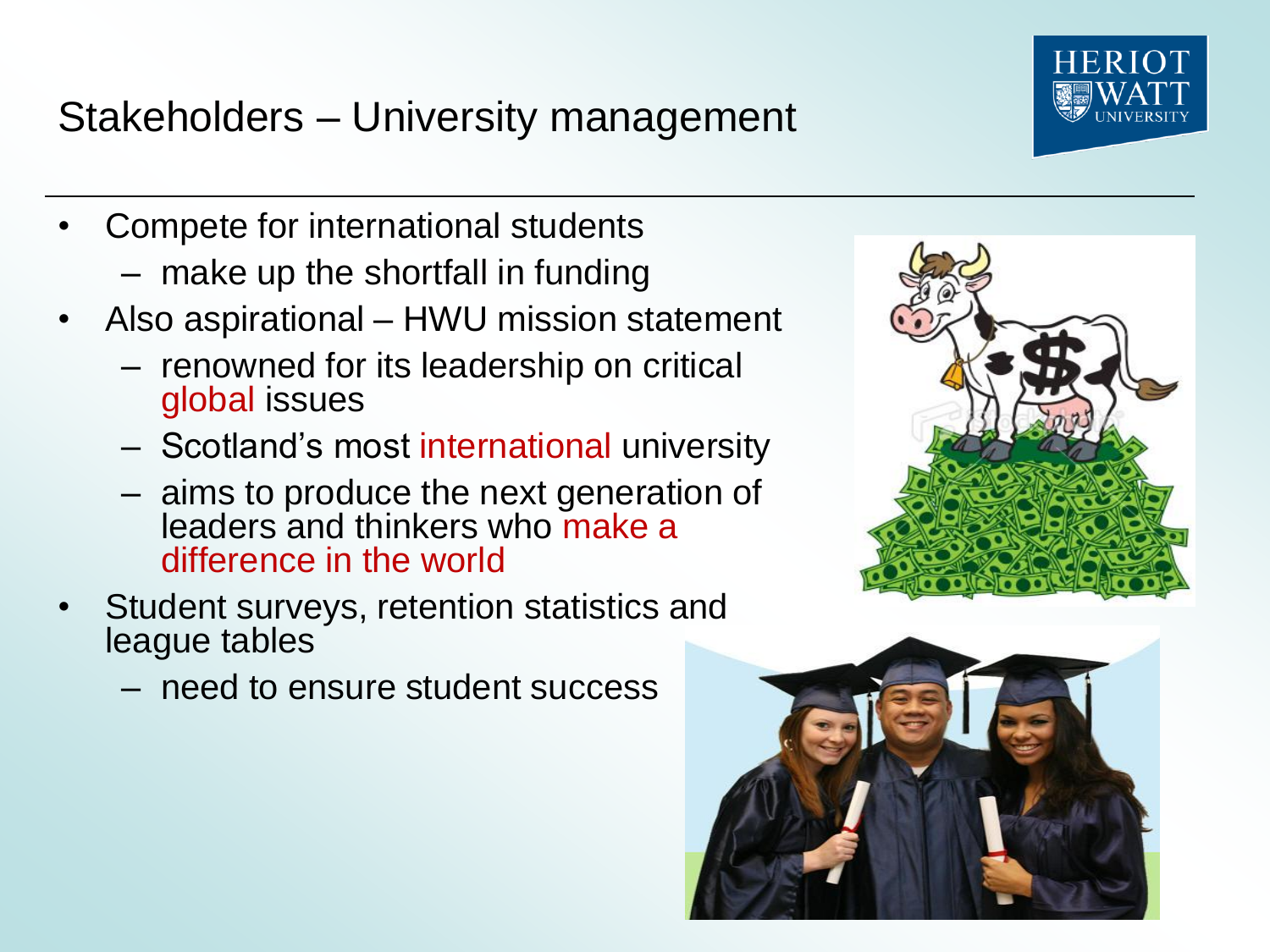

Logistics lecturer, 2009

- *On a 12 month course the pressure starts on day 1 and just gets worse. Competency in English is critical for student success but is not a critical part of the assessment process.*
- *The expectation and experience from industry and universities does not seem to match the ability of students.*

Built Environment lecturer, 2010

- *Students pass an English test to get on the course but don't display that competence when they get here.*
- *Our role is not to teach them the basic skills but to enhance these.*
- *We provide support but students don't see it connected across the programme.*
- *We focus on what we teach individually and we don't ask students what their experience is like.*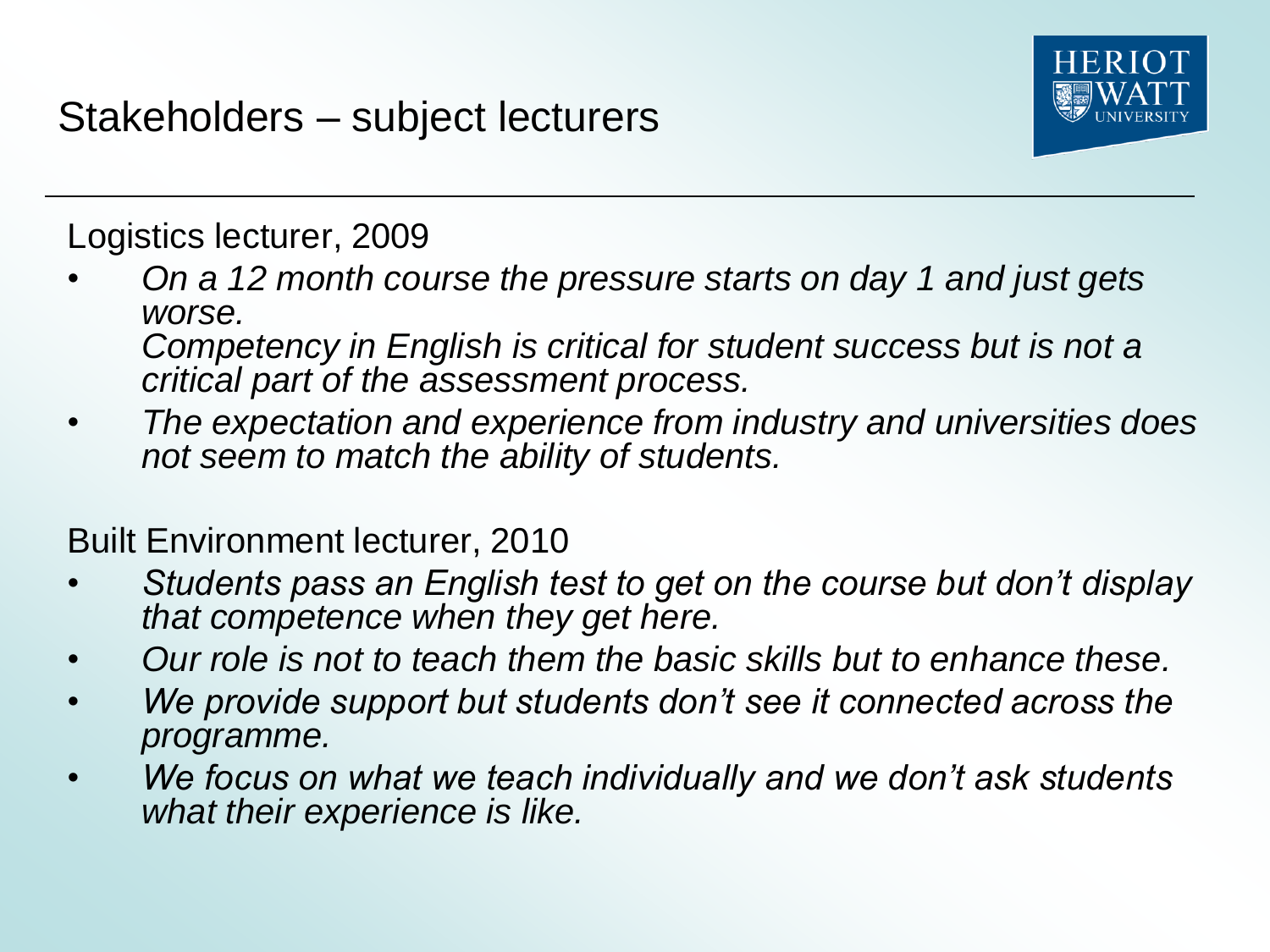# Stakeholders – Students



- Students variety of disciplines and backgrounds
	- relevant work experience usually required
	- possibly experience of higher education not recent
	- may come straight from variety of first degrees
	- may come from culturally different education system
	- may not have relevant postgraduate scholarship skills in place
- Students' motivations for studying taught master's degrees
	- tend to be extrinsic: improve career prospects
	- rather than intrinsic: grow as person / pursue research career

Deem and Lucas (2006); Breen and Lindsay (1999)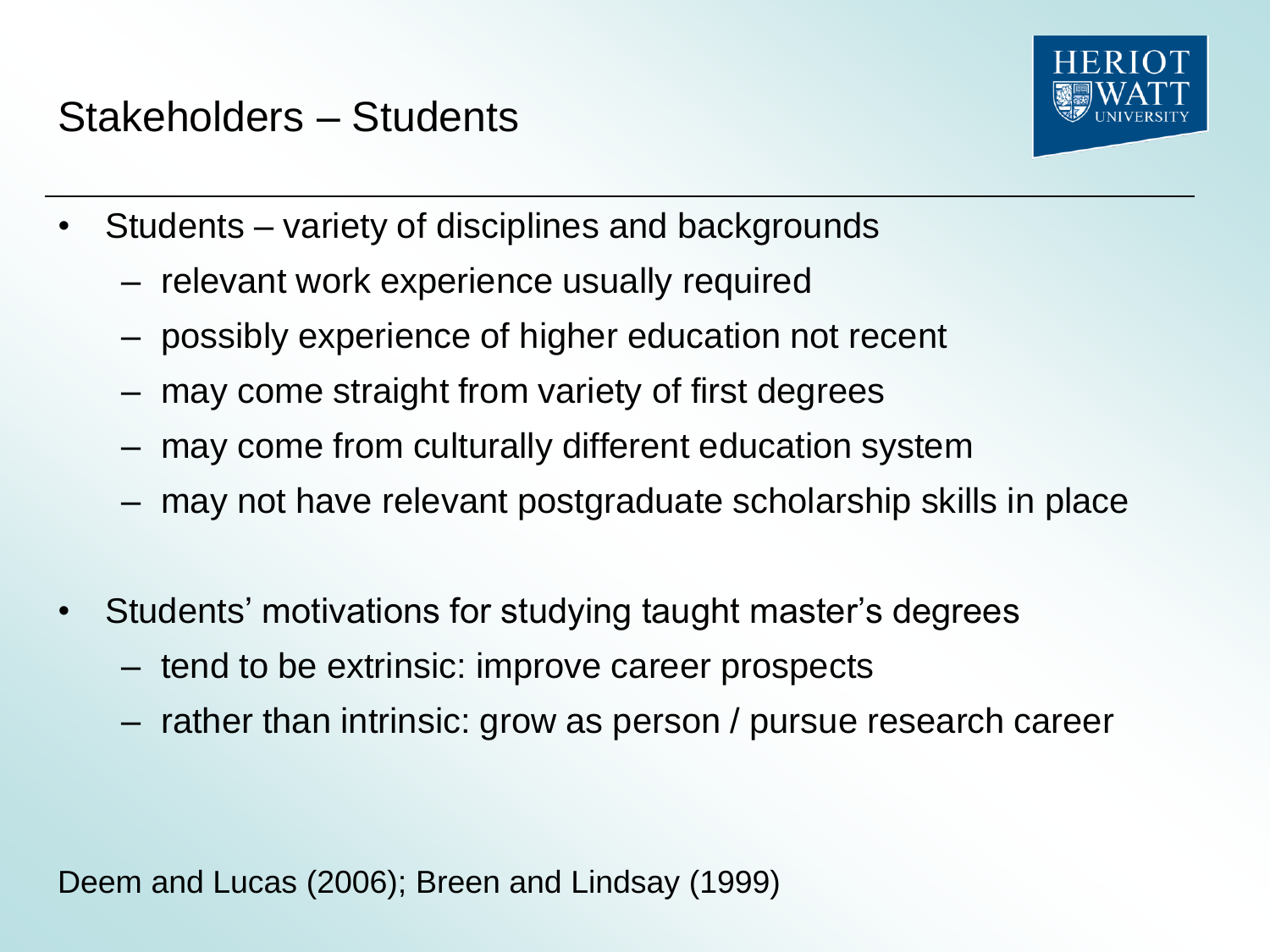# Stakeholders – Students



• Intrinsic motivation – more likely to value research & scholarship



• Extrinsic motivation – tend to see research & scholarship as intrusion

Deem and Lucas (2006); Breen and Lindsay (1999)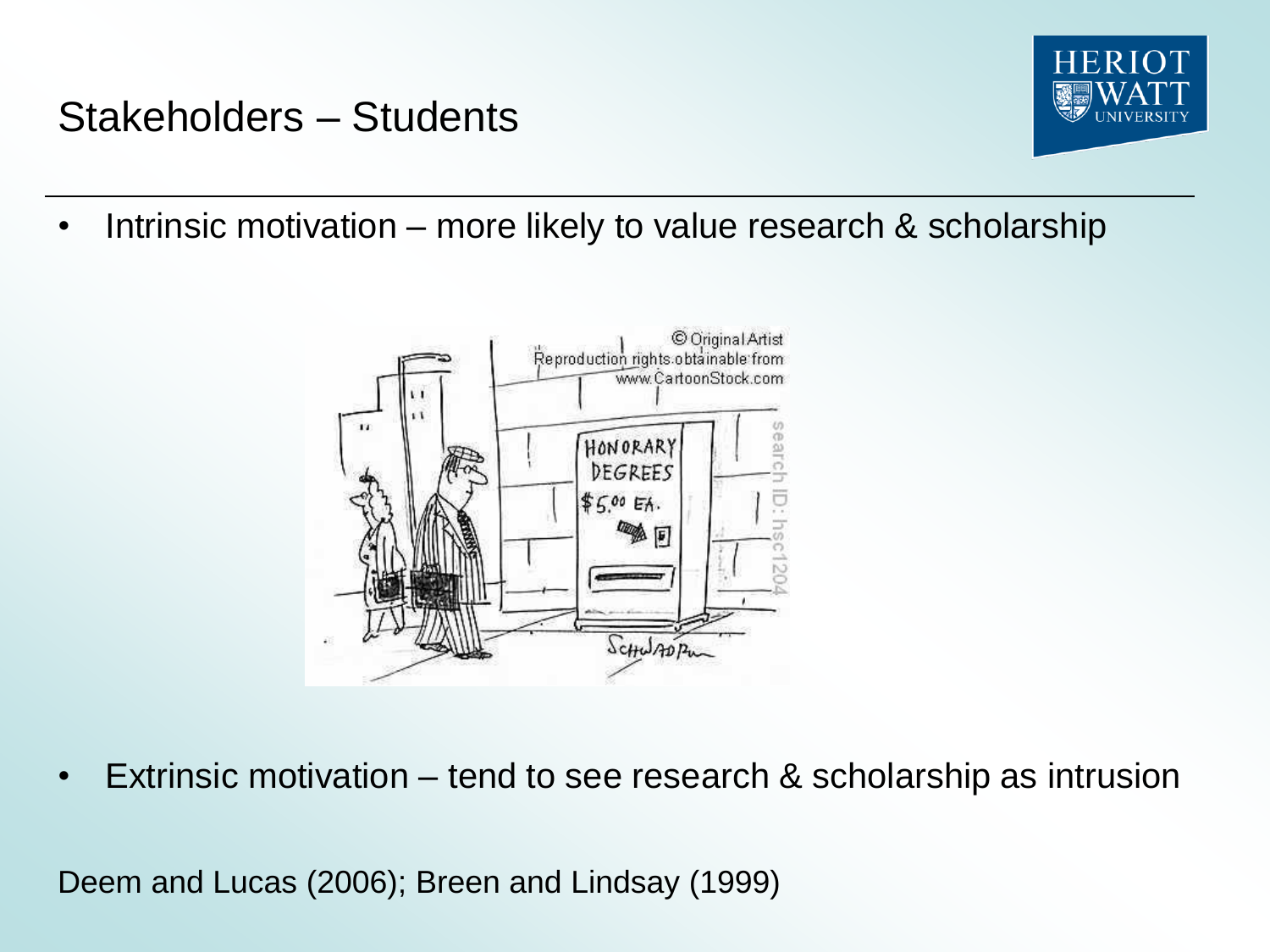

- EAP staff can bring the scholarship of teaching and learning together with a critical perspective towards discipline practices.
- EAP approach to learning and teaching is
	- experiential: learning by working through a process
	- task-based: consisting of purposeful activities which prioritise meaning and outcomes
	- text-based: focusing on genres required for communication of outcomes
	- autonomous: relying on self and peers to take responsibility for processes and tasks
	- reflective: being aware of processes and tasks
	- critical: evaluating effectiveness of processes and tasks
- Scholarship classes work best if there is a partnership between EAP staff and the programme team for the master's degrees.

Chanock, 2007; Cadman, 2002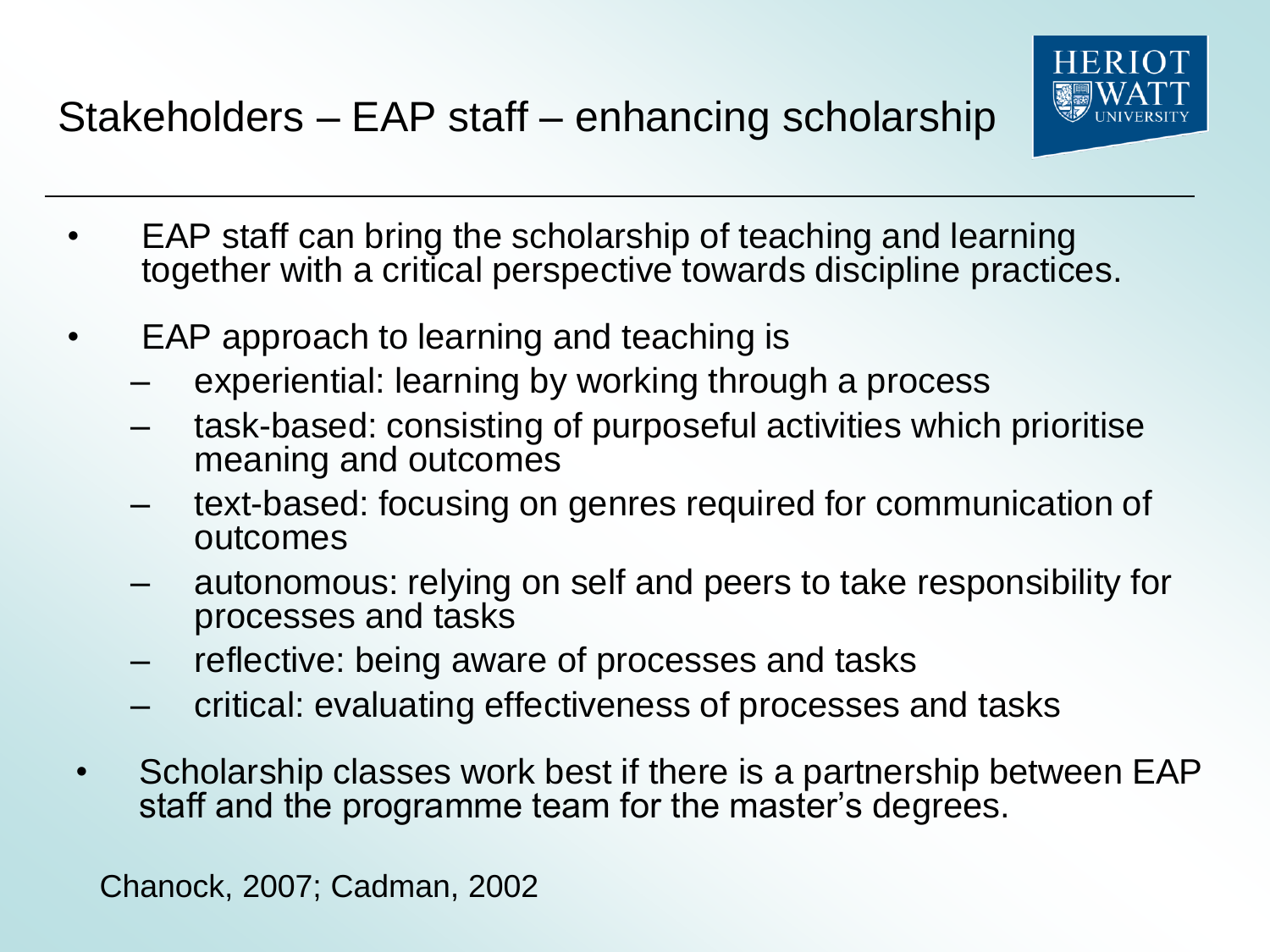

# Strategic Framework – The CEM Model

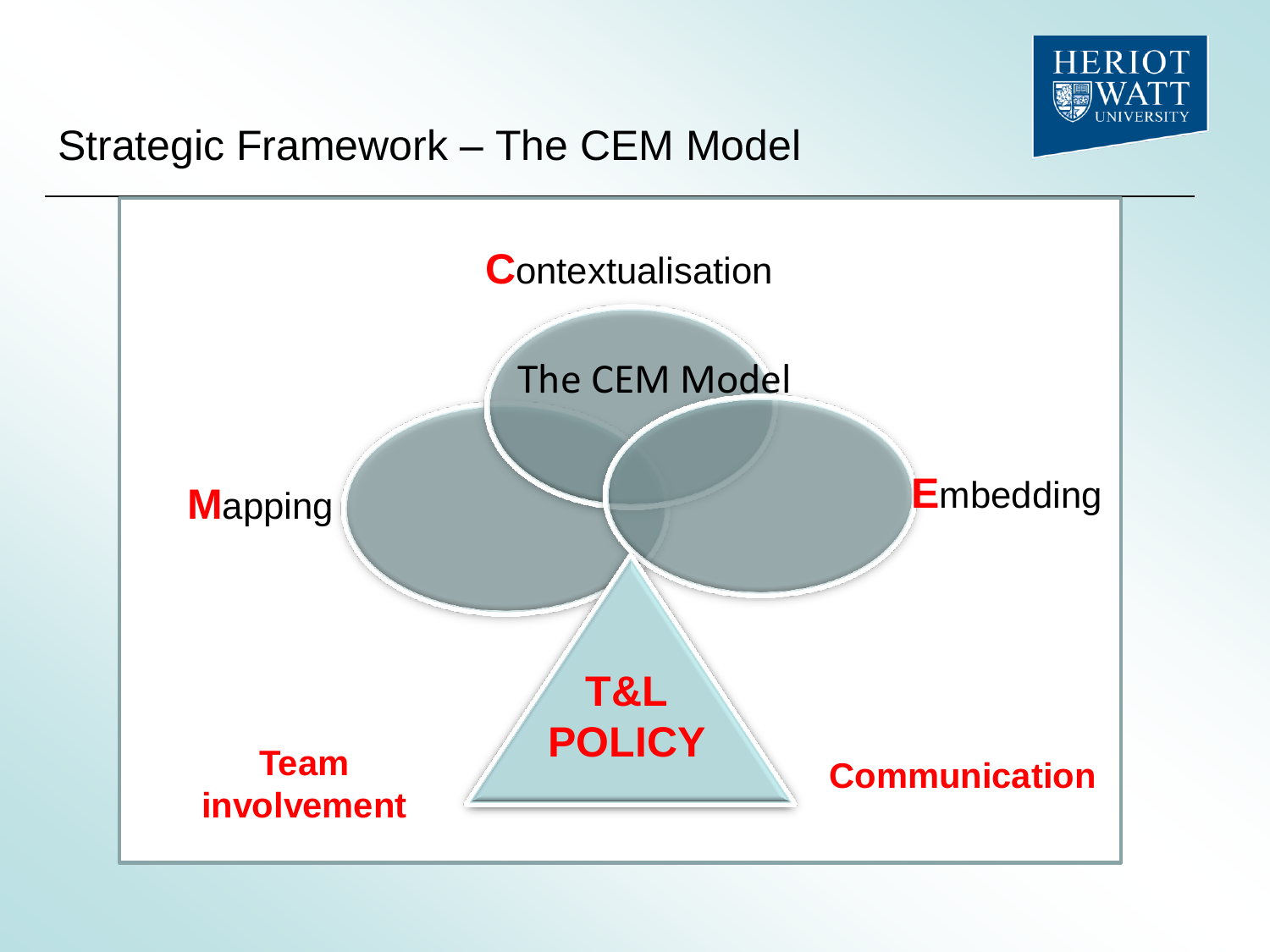

- Developed at Newcastle Business School 3 lenses:
- **contextualization** the degree to which the content of scholarship classes mirrors the content of degree modules
- **embedding** the degree to which the scholarship classes and the EAP staff are part of the programme structure and team
- **mapping** the degree to which the scholarship classes provide timely support for coursework on the degrees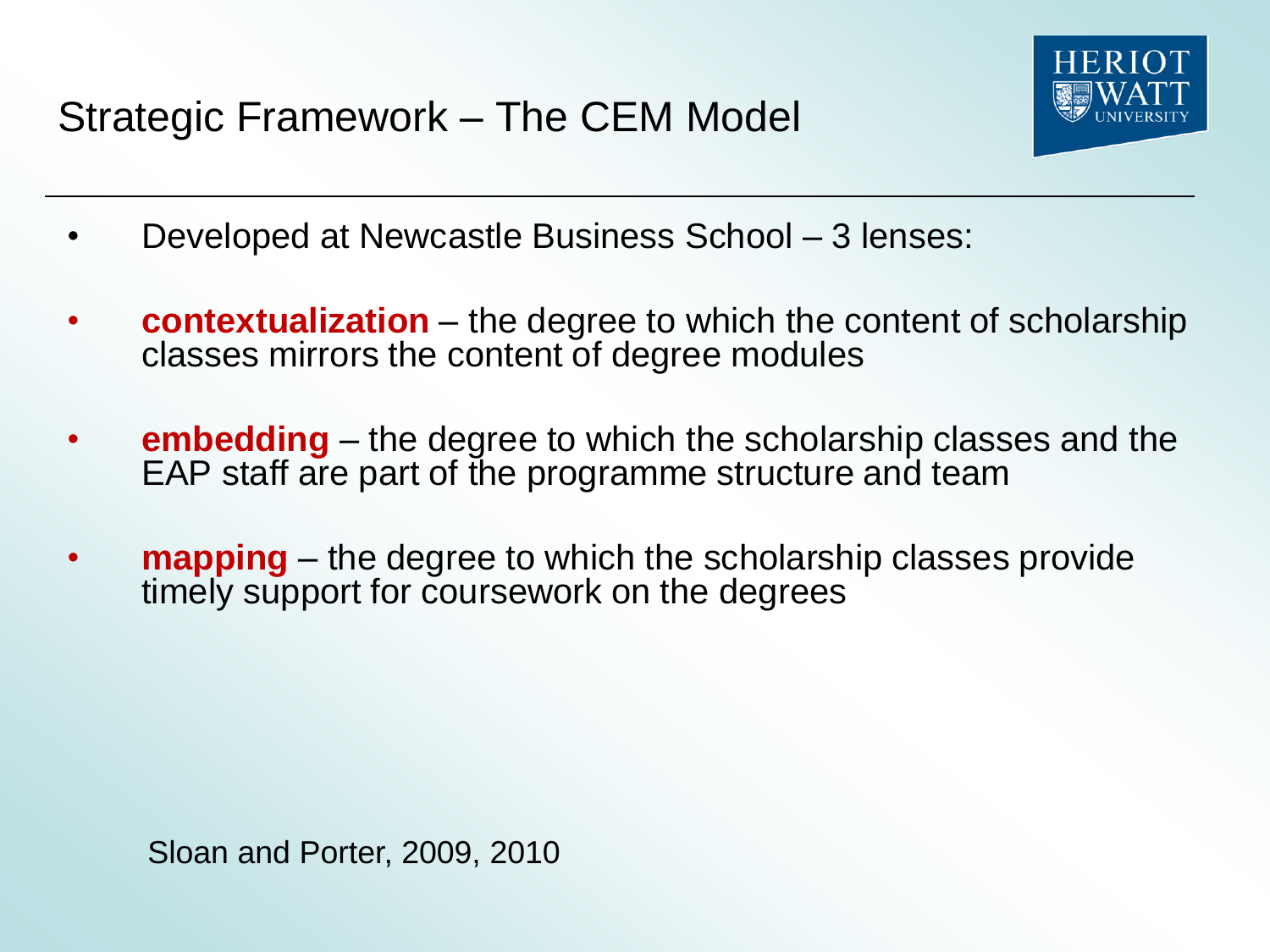

- In semester 1, 2009 School of Management and Languages (SML) provided language and study support classes for 6 degree pathways
	- Translation and Interpreting
	- Strategic Project Management
	- Logistics and Supply Chain Management
	- International Fashion Marketing
	- Business Management
	- Accounting and Finance
- Funded by a 5% top-slice of overseas students' fees
- Evaluated through attendance figures, student questionnaires and semi-structured interviews with subject lecturers, EAP staff and students – with questions based on the CEM Model.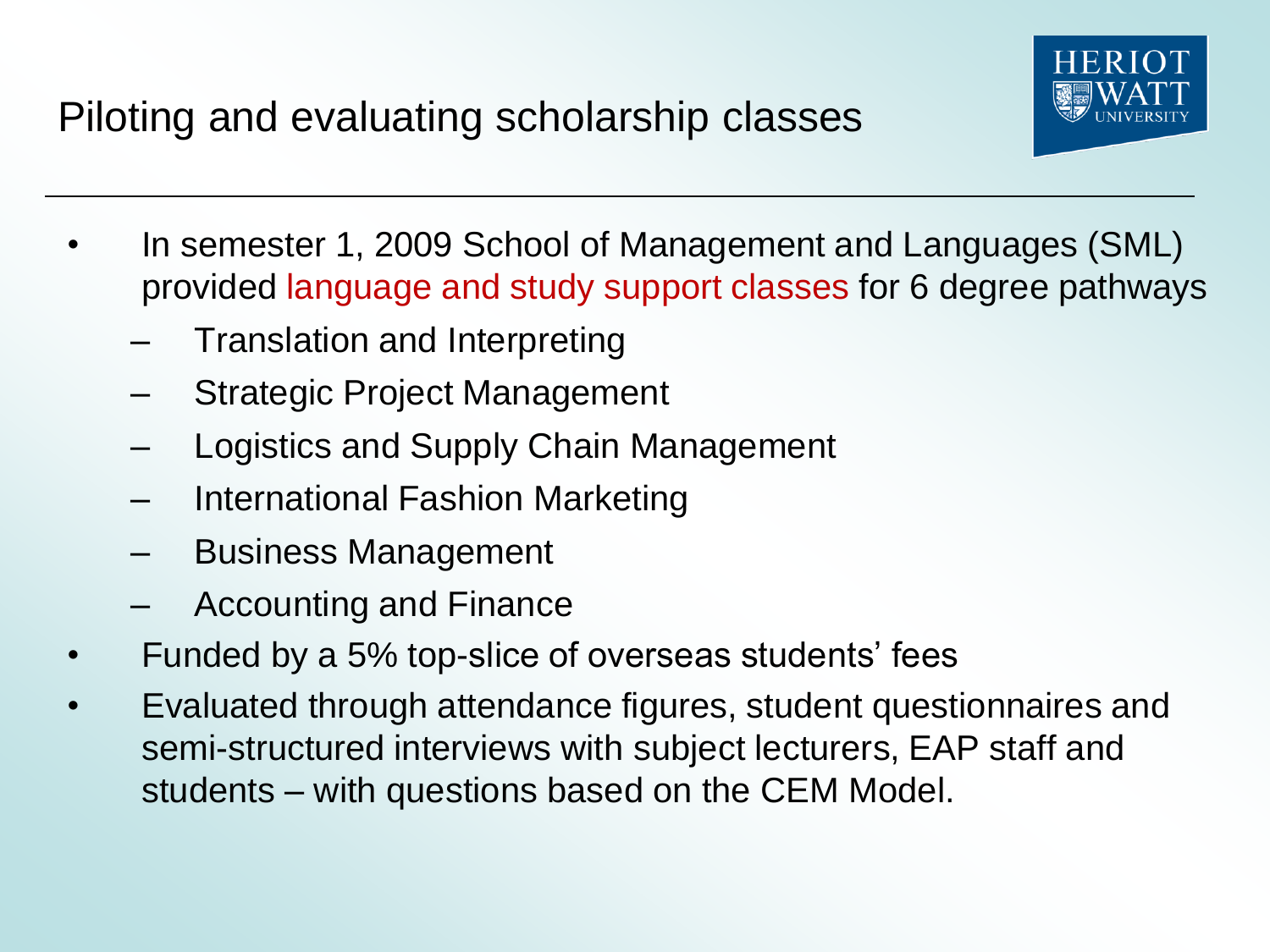**Syllabus** 



- introduction to features of academic style and text organisation – *general to specific* and *given to new*
- extracts from research papers >> synthesise definitions of emergent or contested terms in each field, e.g. *register and genre, strategy, third party logistics, meteor showers and heat waves*
- help to integrate ideas from reading into assignments and projects, with appropriate acknowledgement
- unpacking linguistic requirements of coursework tasks and analysing lecturer feedback on example submissions
- critical reading and critical evaluation against specific criteria
- linking theoretical frameworks to practical cases/examples/situations
- critiquing a research paper through methodology
- analysing exam questions, model answers and lecturer comments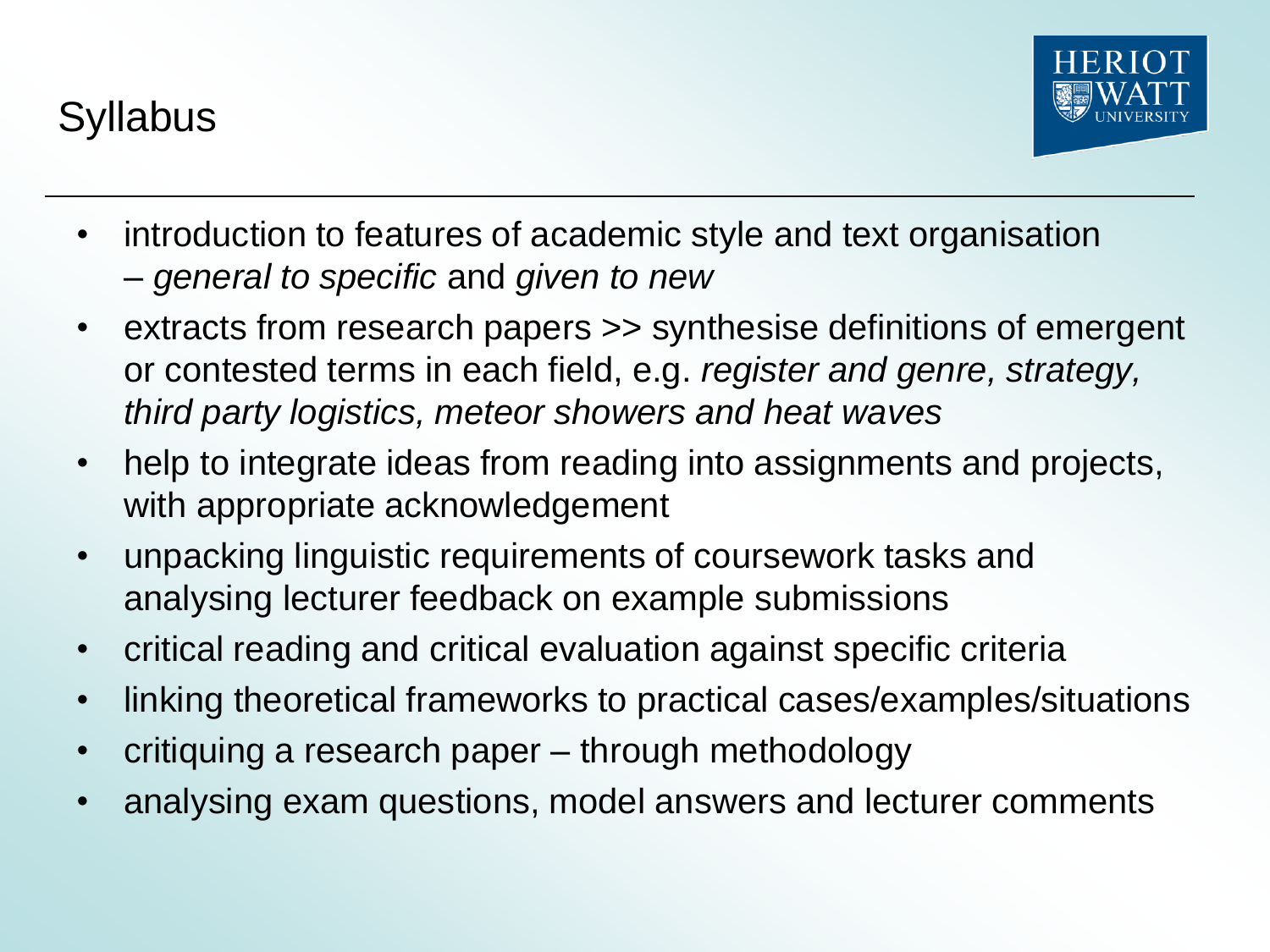Teaching approach



- It's not just a random English class students helped to **perform** academically and linguistically.
- Support scholarship skills by **modelling** them
	- analyse the writing style of academic articles to see what makes them difficult to read – heavily nominalised
	- provide model definition based on sources for students to critique
	- analyse the logical development of an argument in a critical review
	- explain the purpose of the rhetorical structure of academic research articles
	- make lecturers' hidden assumptions explicit by decoding assignment instructions
	- Make lecturers' expectations explicit by modelling student writing style – should be simpler than that of published research articles
- If lecturers' hidden assumptions and expectations are made explicit, students can more easily see the mismatch with their own.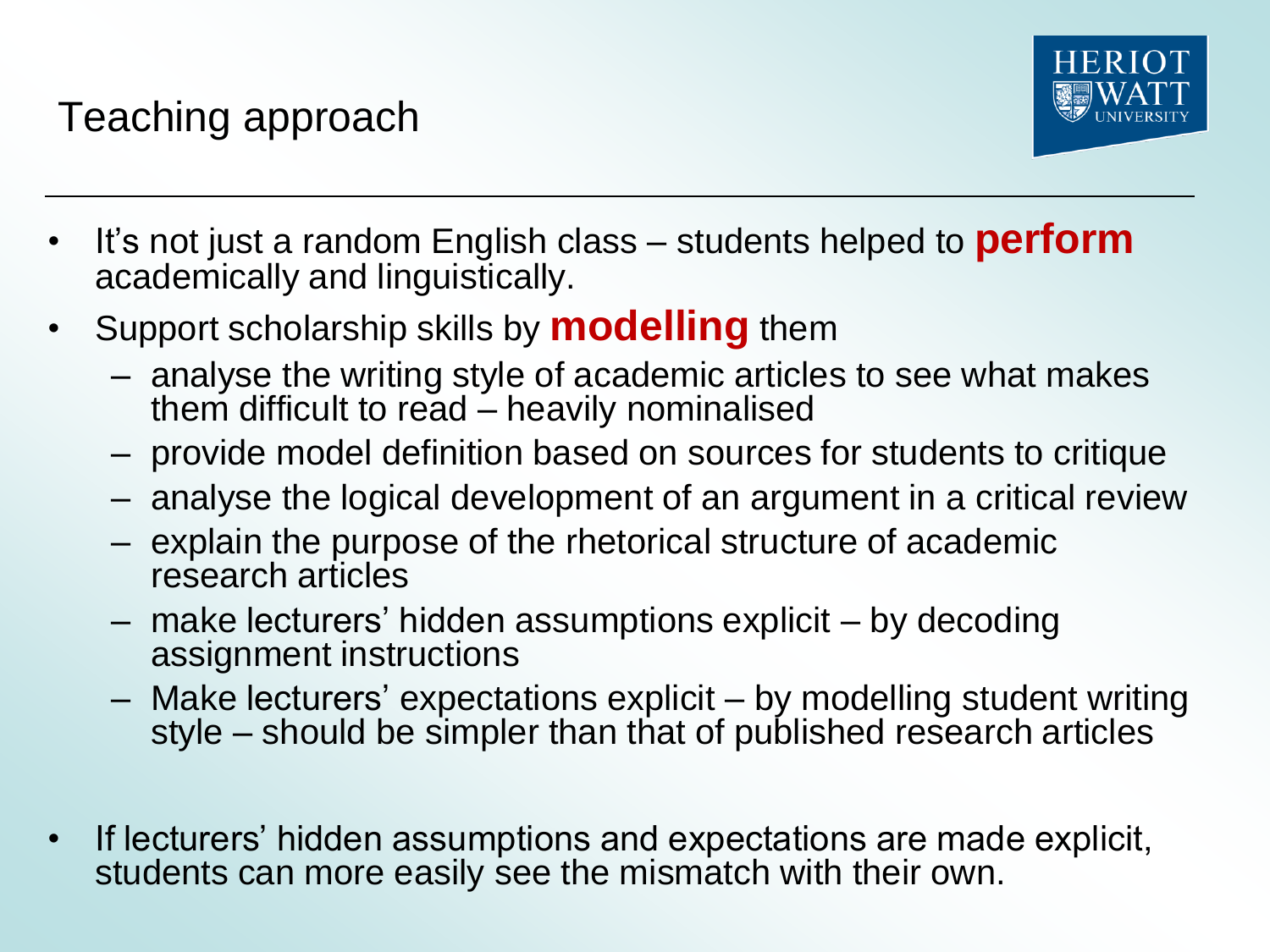

Translating and interpreting studies – High

- EAP tutor in same department many years experience of insessional EAP and awareness of scholarship
- Involved with degree over many years
- Understands linguistic foundation for degree audited lectures
- Close academic relationship with programme leader and team
- Teaches some components of degree, e.g. derived text, research training, dissertation supervision
- Linked language and study support classes to specific module
- Coursework on module annotated bibliography directly related to input in language and study support classes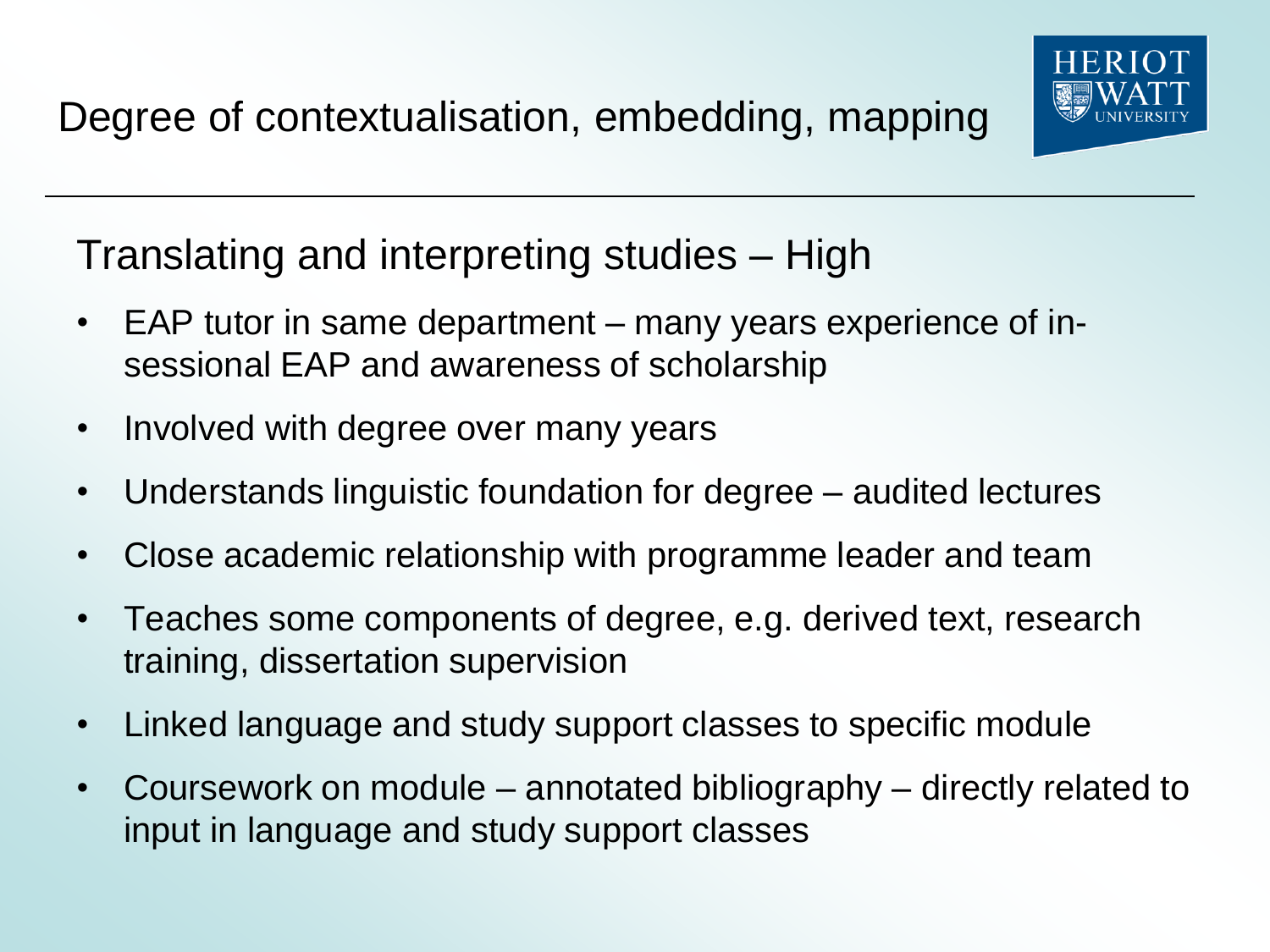

Strategic Project Planning – Medium

- EAP tutor in different department many years experience of insessional EAP and awareness of scholarship
- Involved with degree over several years
- Audited lectures for two modules on the degree
- Close academic relationship with programme leader and one subject lecturer
- Teaches module on related degree, Research Skills for MSPME
- Linked language and study support classes to specific module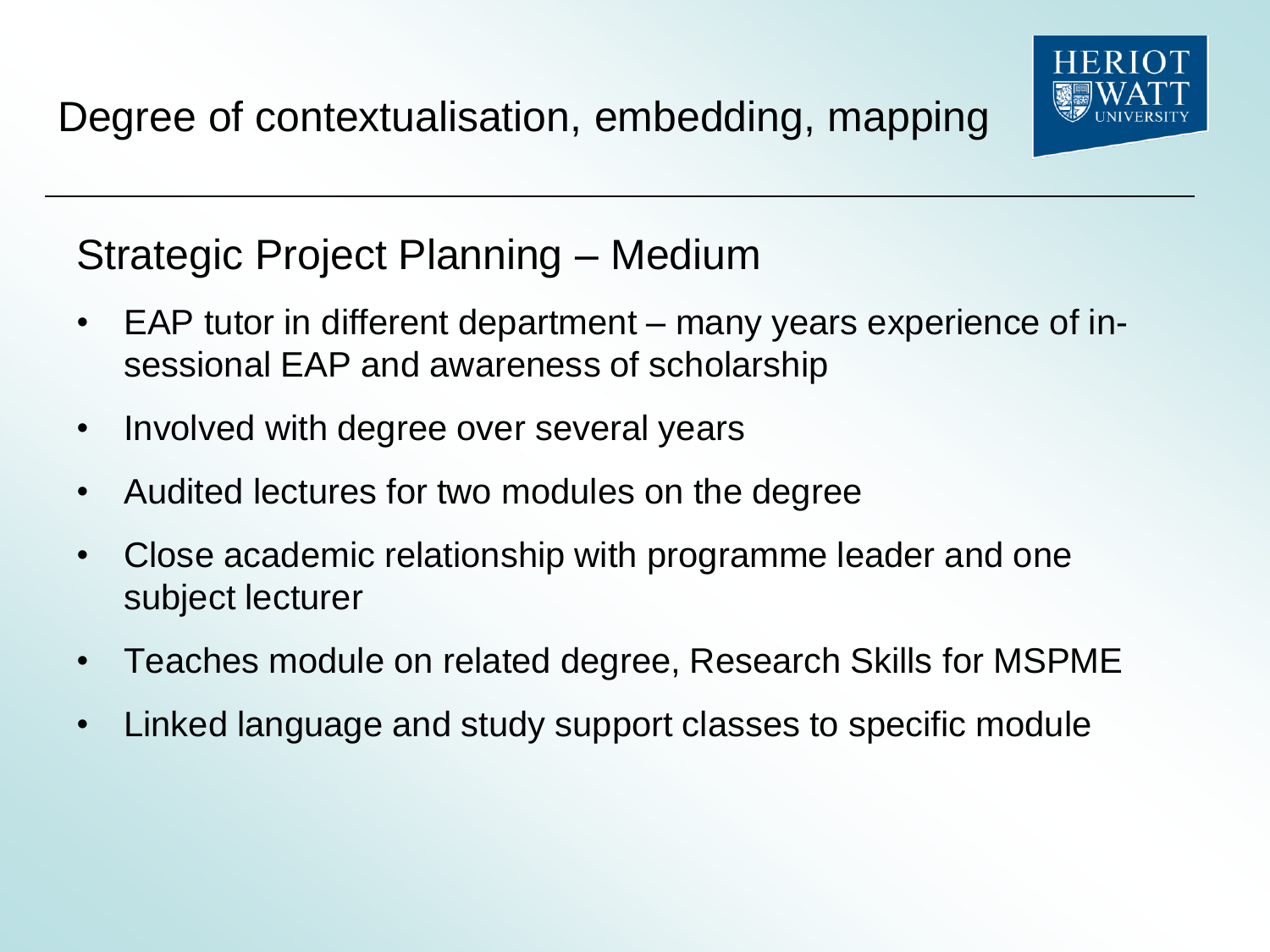

# Logistics and Supply Chain Management – Medium

- EAP tutor in different department many years experience of insessional EAP and awareness of scholarship
- Close academic relationship with one subject lecturer
- This lecturer is interested in scholarship of teaching and learning contributed sessions to PG CAP and EAP Teacher Development
- Lecturer made available assignment tasks and relevant research papers prior to start of semester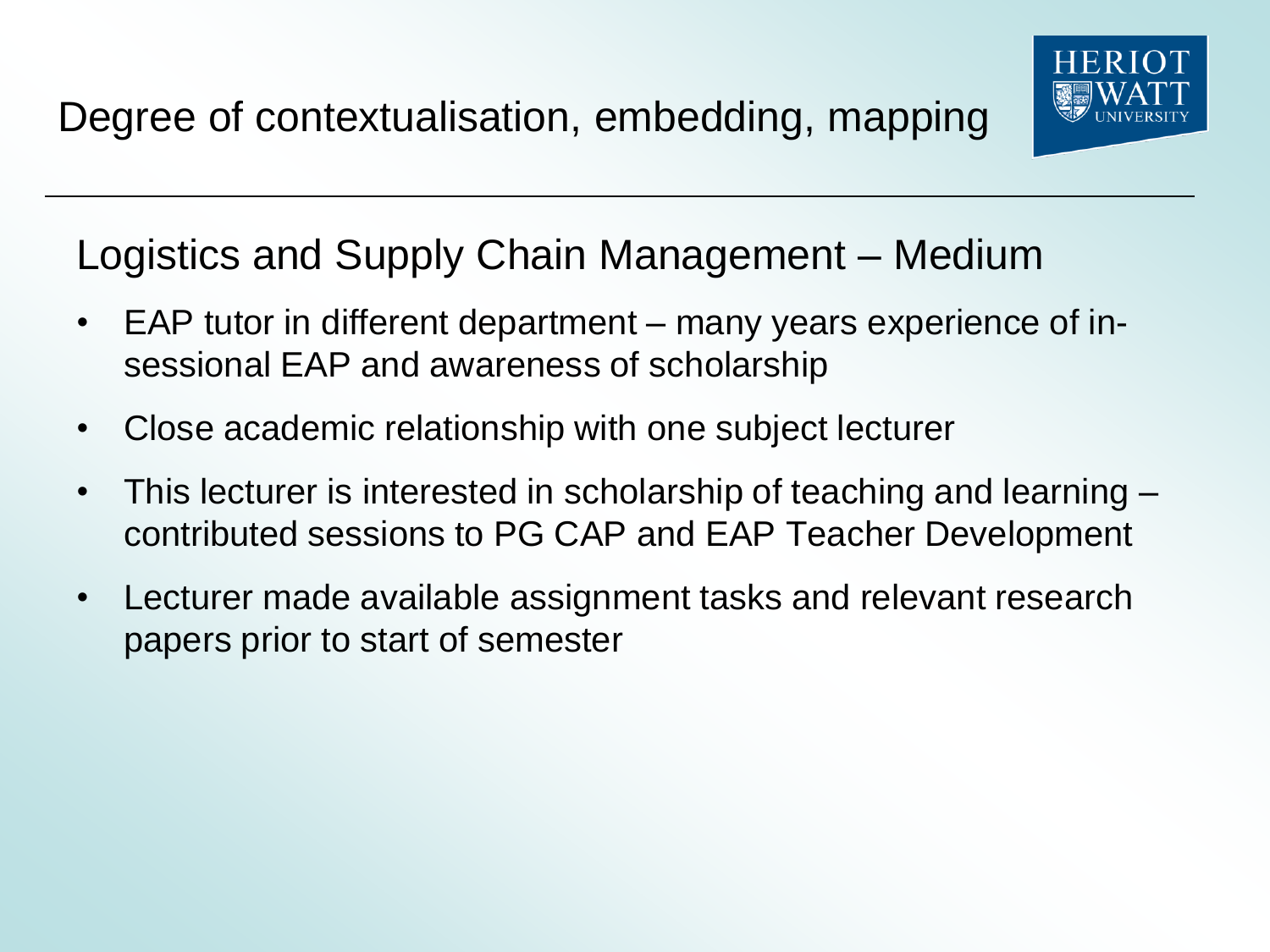

International Fashion Marketing; Business Management; Accounting and Finance – Very Low

- EAP tutor in different department and has little experience of insessional EAP or awareness of scholarship
- No relationship with a subject lecturer
- Language and study support classes not linked to specific module
- Assignment tasks and relevant research papers not available or only available late in the semester – obtained from students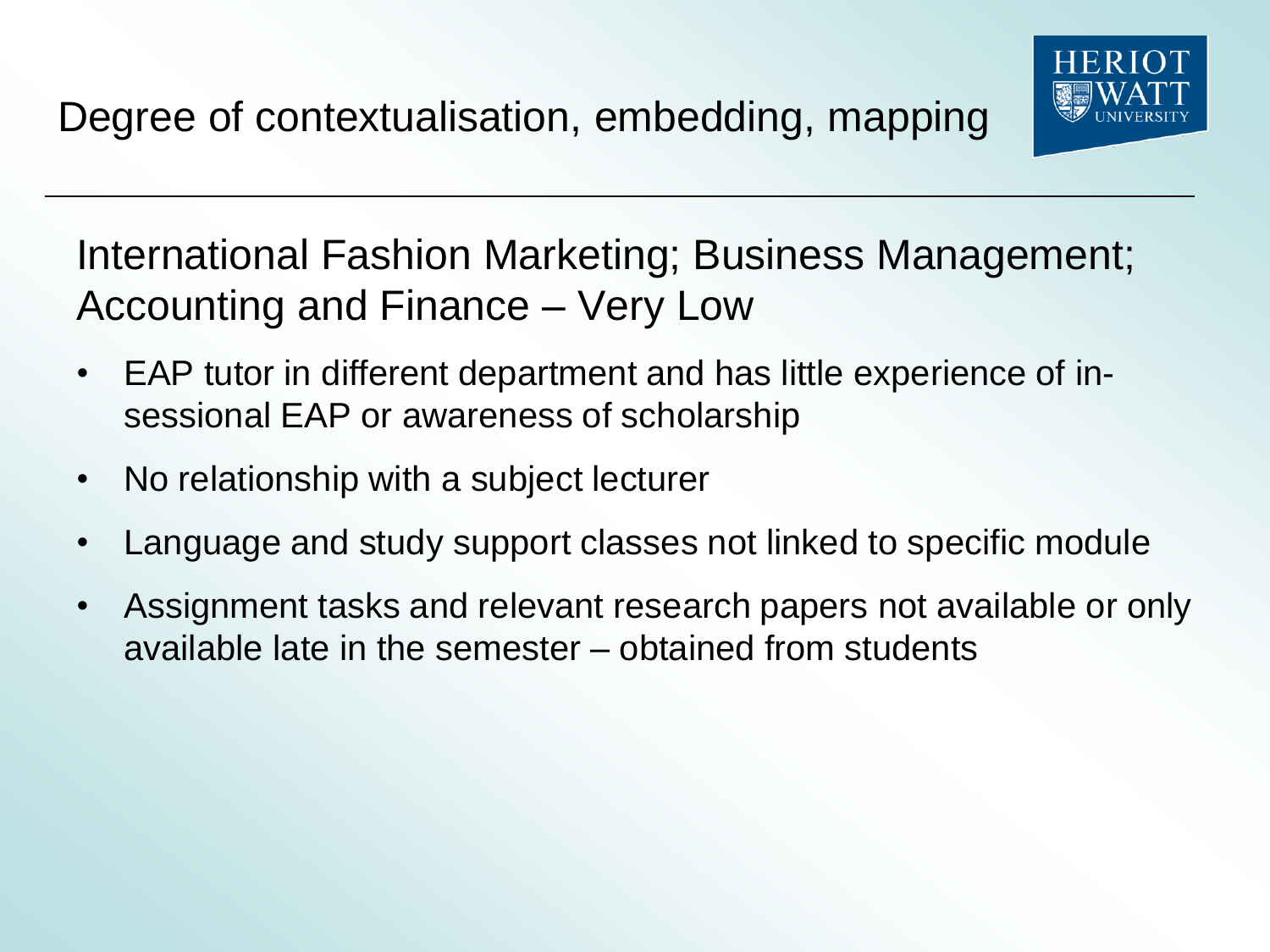

| Degree                                    | Attendance<br>at first class | Time to drop<br>to half | Attendance<br>at final class | <b>Comments</b>                                     |
|-------------------------------------------|------------------------------|-------------------------|------------------------------|-----------------------------------------------------|
| Translating &<br>Interpreting             | 24                           | N/A                     | 21                           | attendance high<br>throughout the<br>semester       |
| Logistics                                 | 30                           | Week 5<br>15 students   | 8                            | reduction coincided<br>with submission<br>deadlines |
| <b>Strategic</b><br>Project<br>Management | 42                           | Week 4<br>16 students   | 5                            | reduction coincided<br>with submission<br>deadlines |
| <b>Business</b><br>Management             | 17                           | Week 3<br>2 students    | $\overline{0}$               | attendance low after<br>week 2                      |
| Accountancy                               | 12                           | Week 2<br>7 students    | 1                            | only one regular<br>attender                        |
| Fashion<br>Marketing                      | $\overline{7}$               |                         |                              | attendance erratic<br>from the beginning            |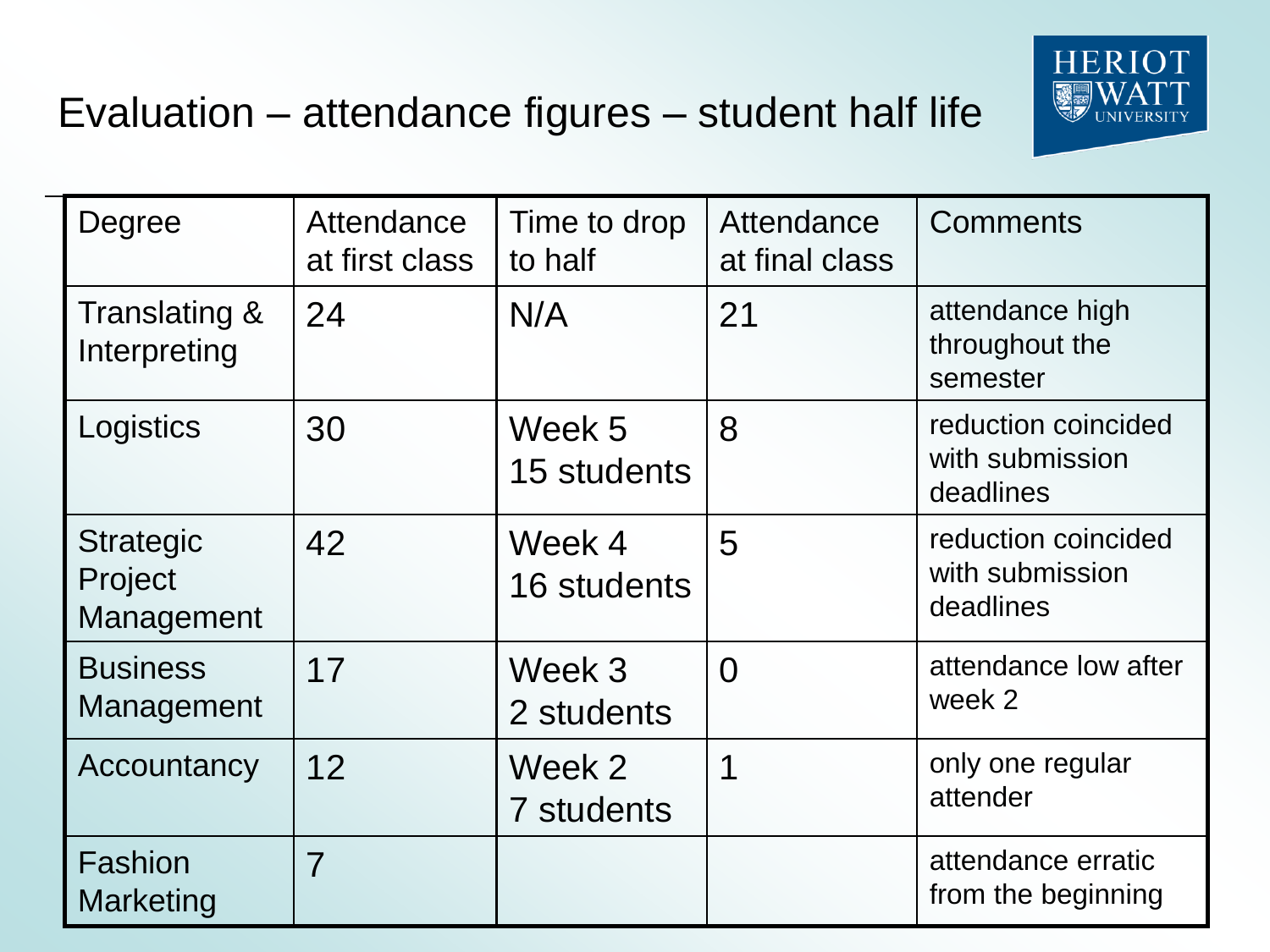

- *For me it was helpful. I don't think that I would be – I would have been able to do this work, I have done until now without this support.*
- *Yeah, as it is not like a language class in that sense but it teaches you the structure and the text types and how to proceed when you write some bibliography or something like that. This is what it was very useful.*
- *The truth is that there isn't the adequate time to learn the right skills at the right time. The postgraduate courses have a lot of needs from the beginning of the semester, with many essays to hand in at the same time and therefore there is no time to practice.*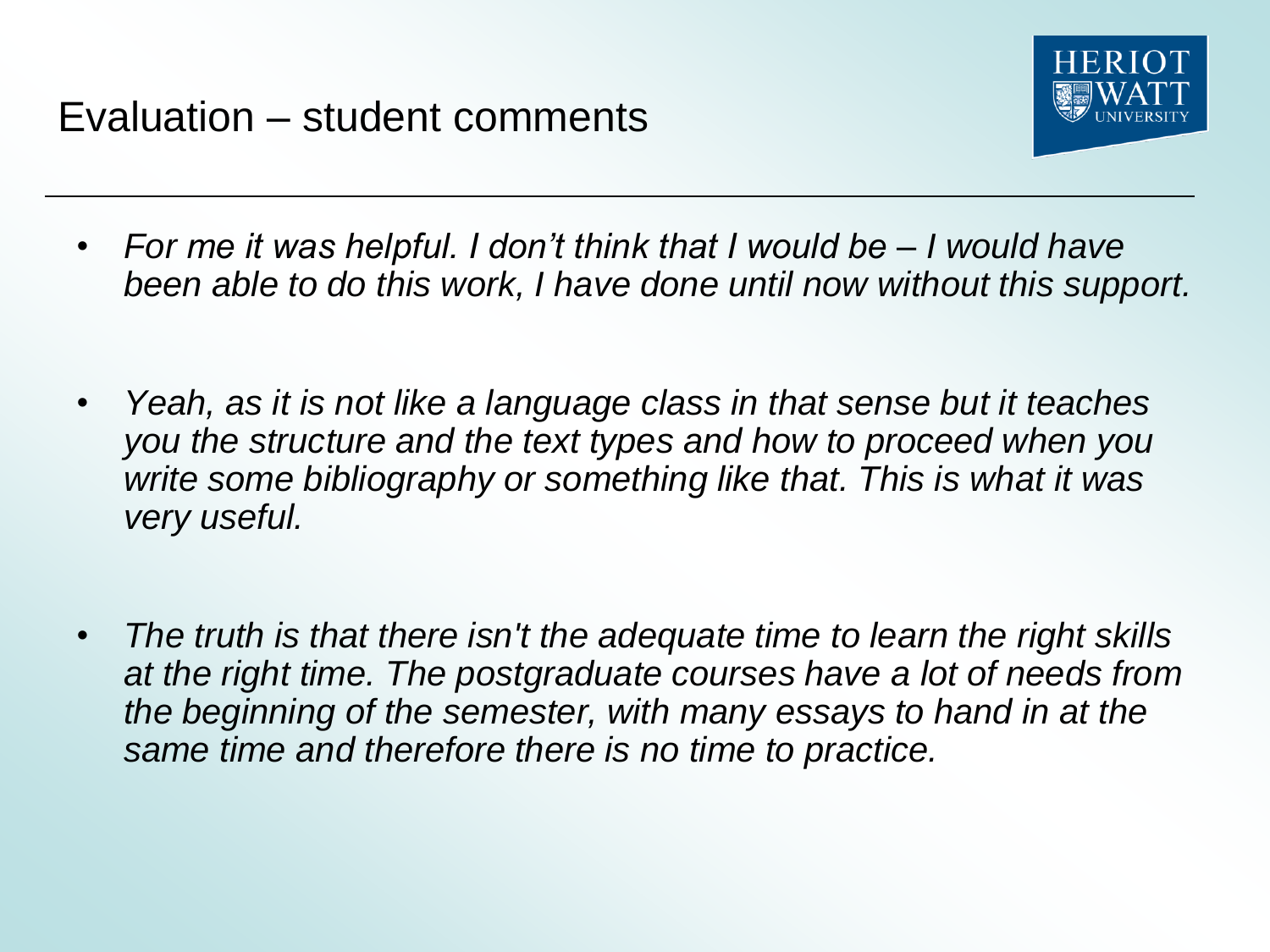

- *I find that the idea of asking for documents, assessment materials and so on to work with the students is great, frankly. I had no idea that the programme would be so focused or targeted, I had just a sort of vague notion that it would be an English language class.*
- *I do think that the shift towards subject specialism has really engaged the students… and [they] are much happier with the provision … the communication is clearly key, to try and get the students to understand that this is not some random English class...*
- *I think even saying 'language,' anywhere in it, suggests that you aren't competent in the language*
- *Well I think it should be called 'scholarship' … it's called English Language so the only students that go are ones that think they are struggling with English language... So it probably is that the branding has part to do with it as well.*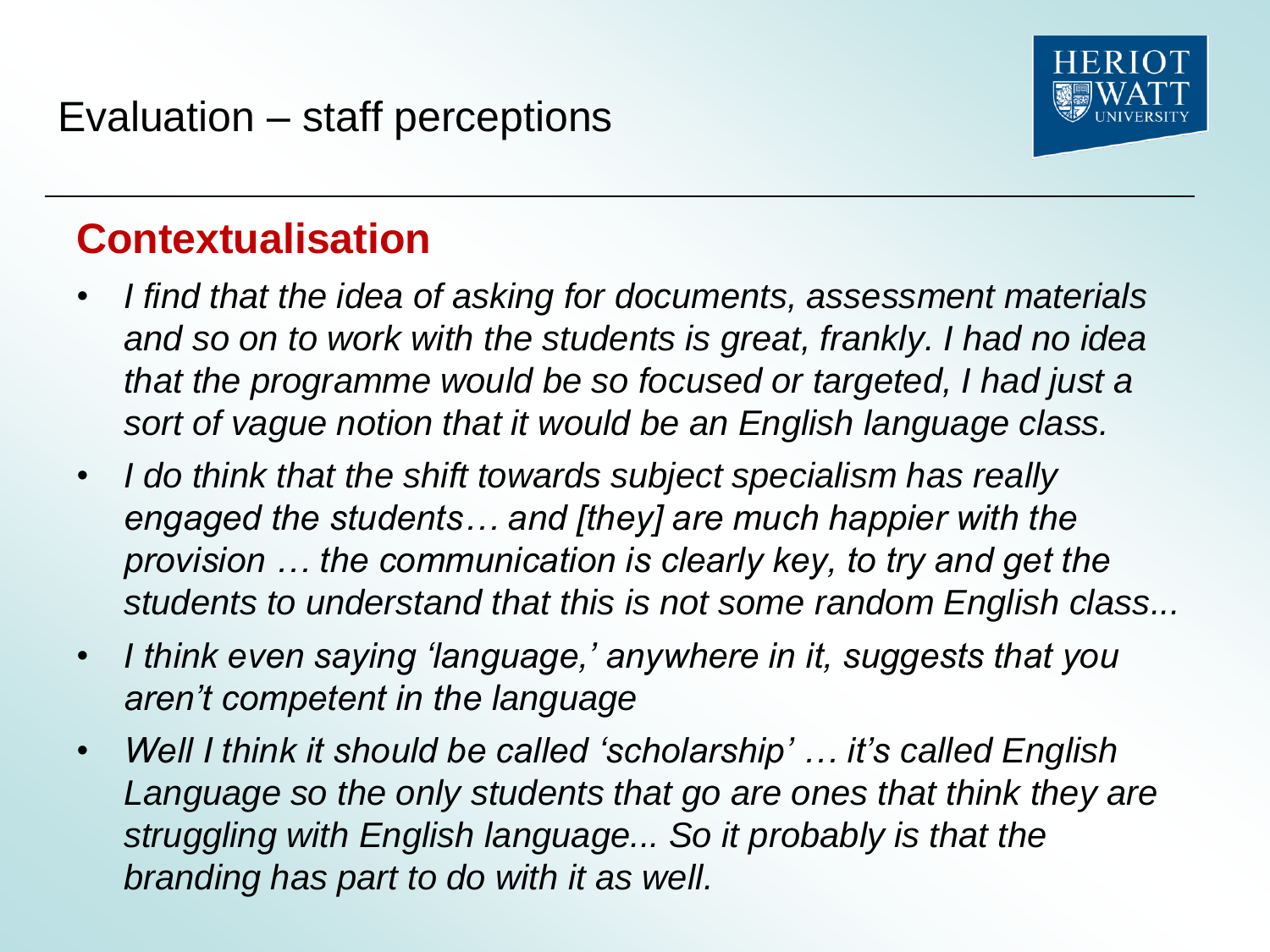

# **Embedding**

- *unless we can embed it [scholarship] in the teaching, the students don't integrate it and they see it as two different activities...*
- *So I would hope for next session this will all be embedded and we'll have certain things in place where the liaison links are set up more clearly as well because I do see the value of it.*
- *Also we found in the past, unless we incorporate it into some form of*  assessment *…, we don't either follow it up… or the students don't participate and so it sort of fell apart.*
- *I don't have team meetings… The only meeting that we have altogether are the examination boards. If there is a need for things I just speak to people individually.*
- *One of the other issues that we've got… is actually agreeing … internally about what our approaches to things are as well… one lecturer sees it one way and another lecturer sees it another way.*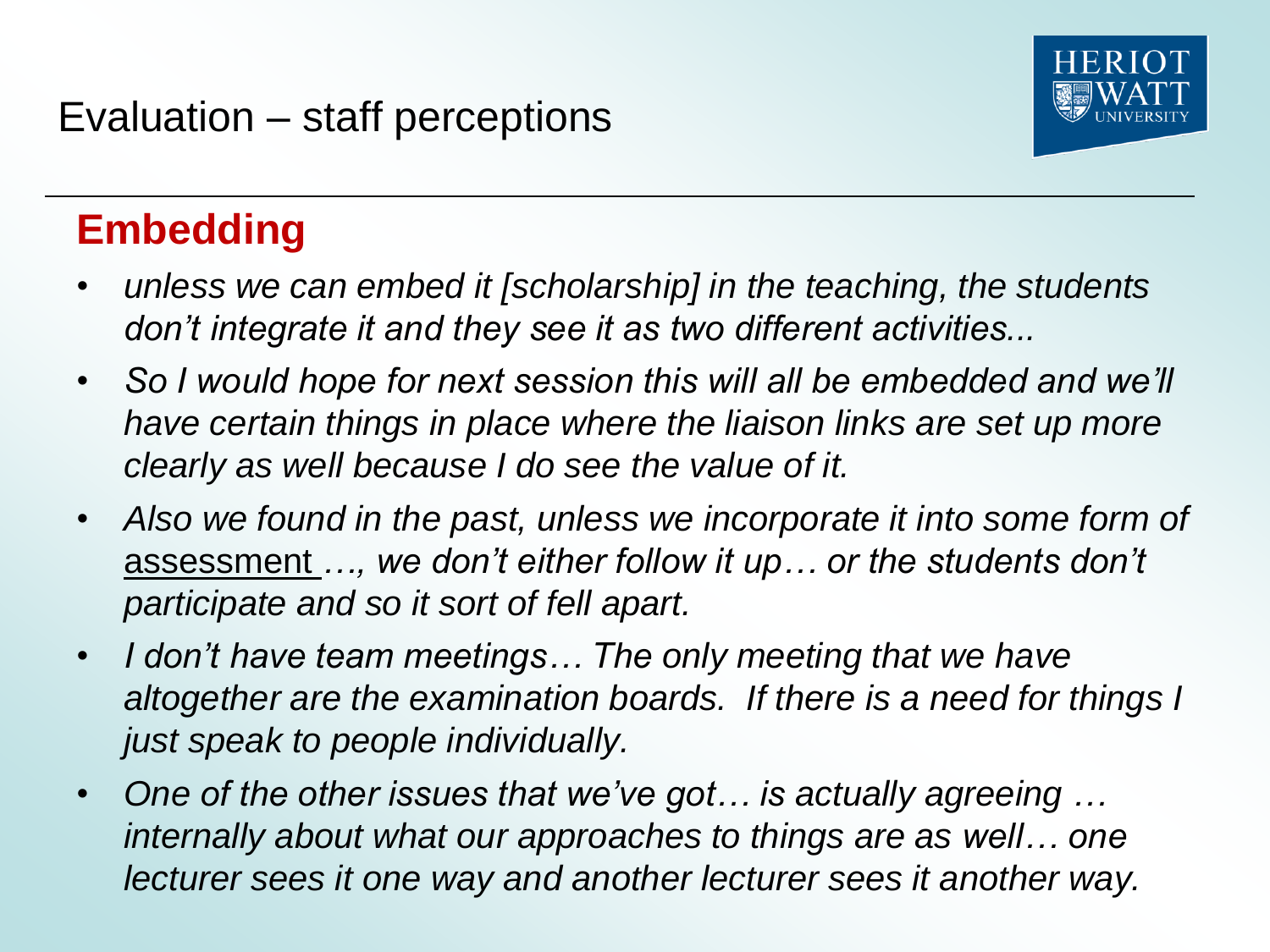

# **Mapping**

- *I had said to Olwyn 'I will send over my assessments so you can do it,' but I have to say I have forgotten to do that.*
- *Olwyn's been asking for information from us all, all semester, but of course two of our modules are basically being developed – in less than ideal scenarios – where we're writing as we go for some of them so it's difficult to give her a month or two in advance in materials.*
- Oh I think they [staff] all see it as a positive thing, but I think they all *see it as some way down the list of importance when they're trying to get their own stuff out there, they don't see that necessarily this will always help their own stuff and there's a pressure to – 'I've got to get my stuff done first and this can be, this is a bolt-on thing,' rather than something that's integrated through it.*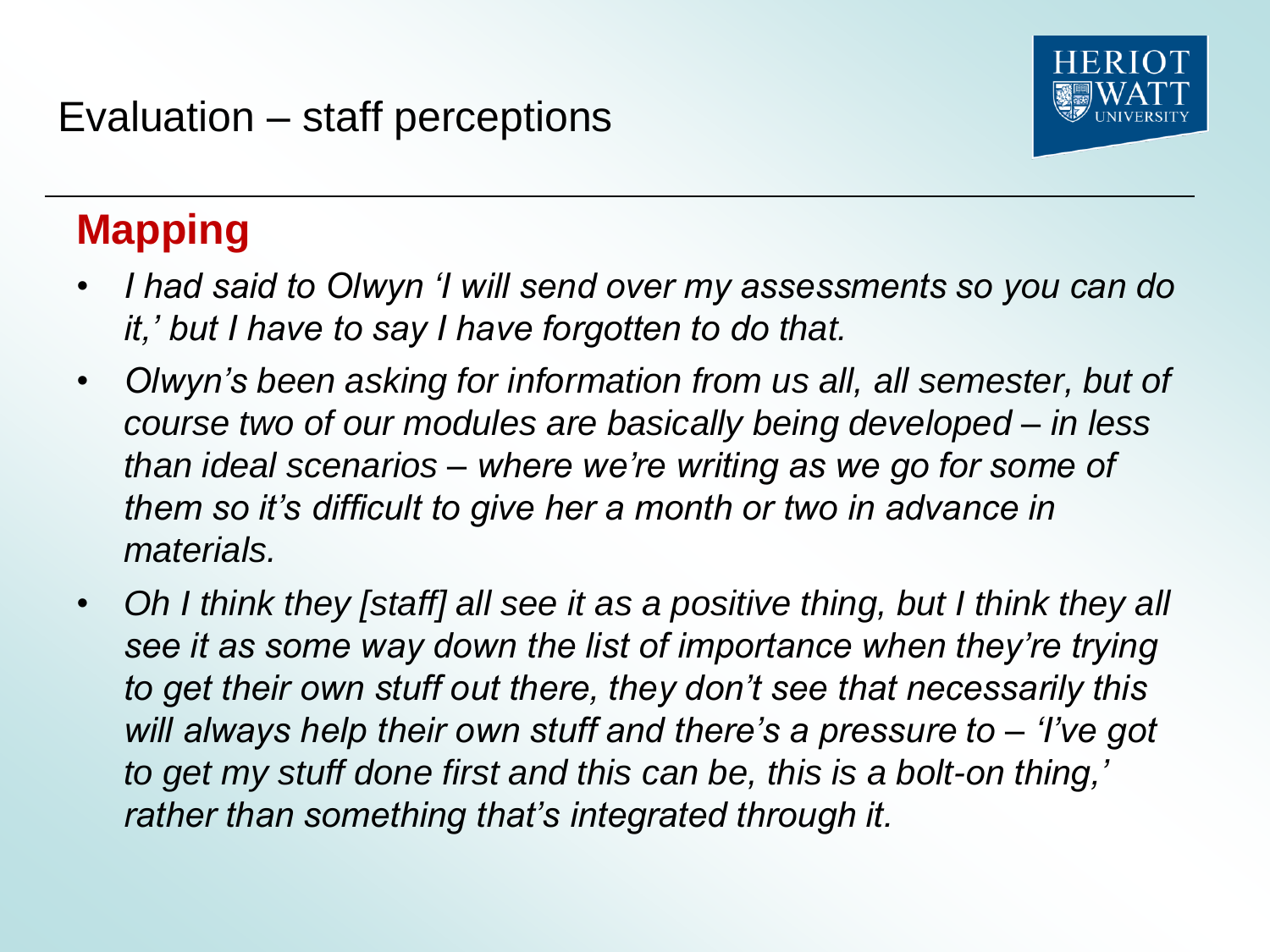

• The branding of the activity needs to change to reflect the focus on academic competence, i.e. scholarship, rather than language.

#### **Embedding**

- The existence of such a value-added activity represents a major marketing asset, but it has to be embedded within recruitment.
- Good relations and communication with subject lecturers are necessary but not sufficient to establish the status of the scholarship classes within each programme.
- The activity is recognised as important at School level through topslice funding, but it needs to be embedded at programme level for students and lecturers to take it seriously.
- There is a need to integrate the model as part of academic team management through links to learning and teaching processes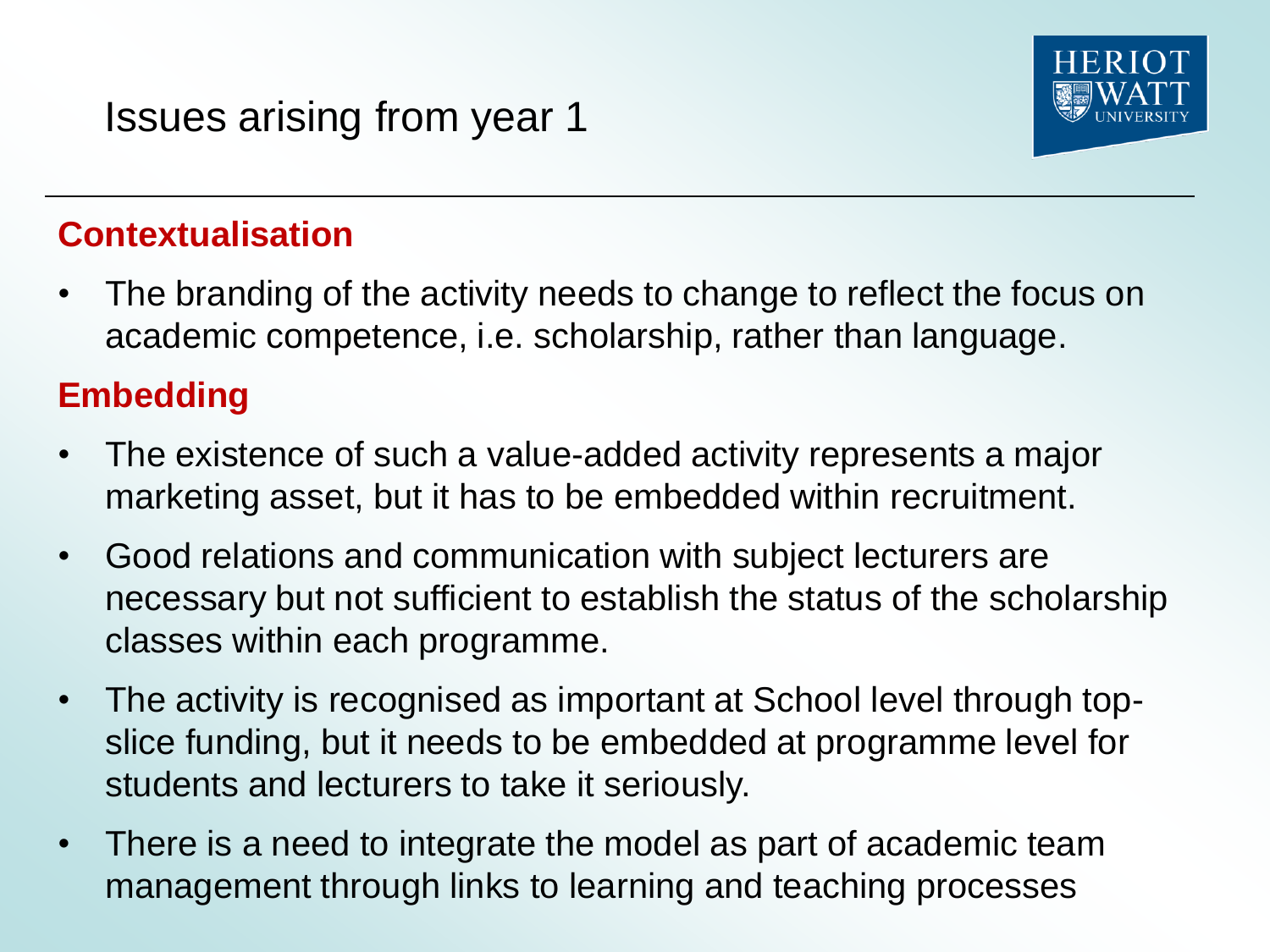

- Rebranding not language and study support (descriptive) but enhancing scholarship (aspirational) – *get the grades you deserve*
- Lunchtime (with lunch) meeting called by EAP tutor/co-ordinator to present good practice and encourage greater buy-in from lecturers
- Presentation by EAP tutor/co-ordinator at Heriot-Watt Teaching & Learning conference to raise staff awareness
- Advertising to students and staff designed flier in induction packs and presentation during induction week
- More experienced EAP tutors with background as a subject lecturer and/or willingness to embrace advanced level scholarship approach
- Better links with specific modules access to texts and tasks and email contact between EAP tutors and some lecturers
- T&I Studies created parallel modules with and without scholarship >> students opted in to scholarship assessment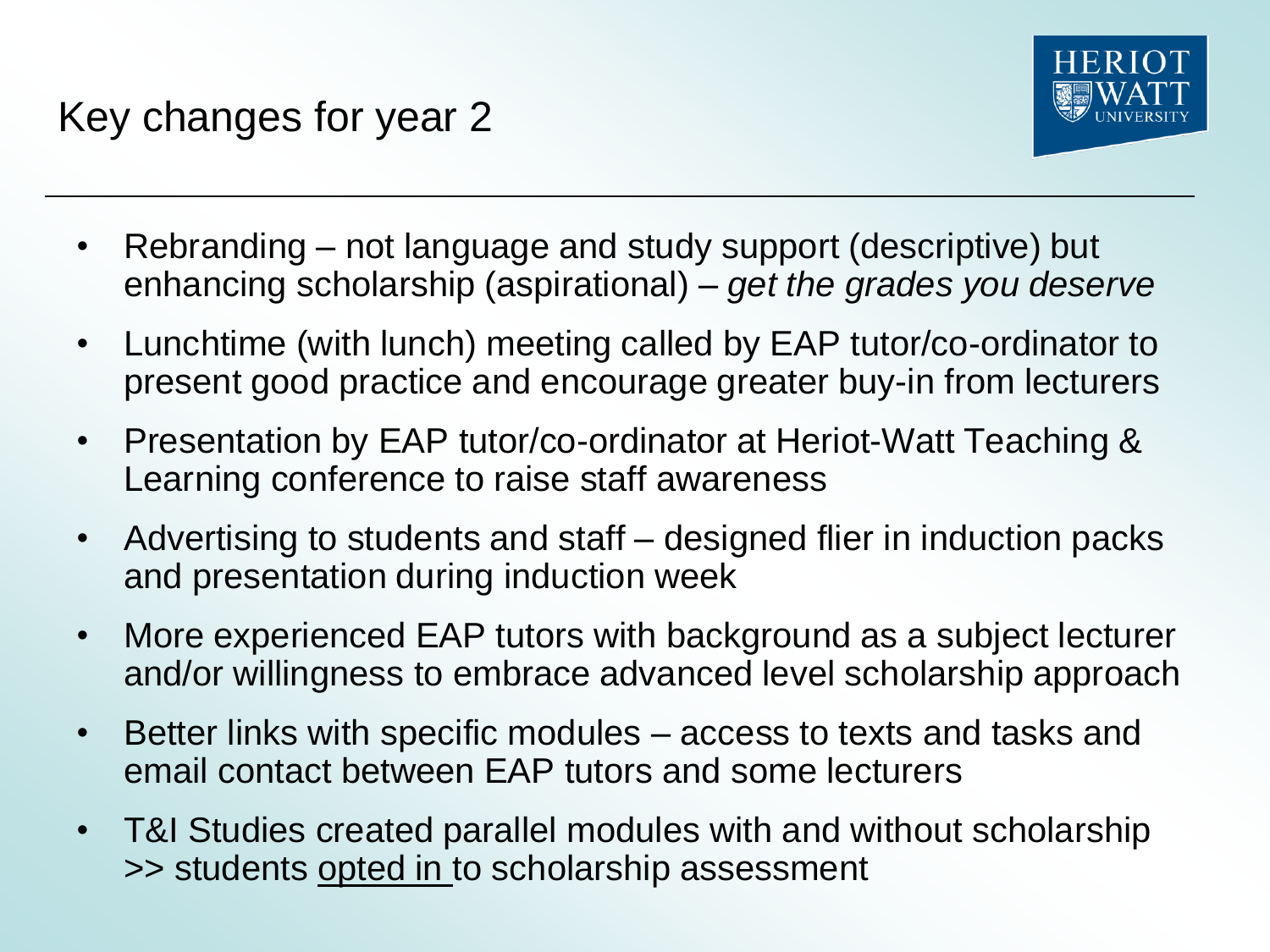

- Teaching scholarship rather than language requires commitment that some English teachers are not prepared to make
- Teacher training with an apprenticeship model time-consuming

### **Embedding**

- Issues of status even with good communication between subject lecturers and EAP staff, mixed messages go out to students.
- Classes often attended by the 'worried well' students who really need the classes do not have time to attend

### **Mapping**

• Students unaware that they need scholarship classes until feedback on first coursework assignment and exams returned in semester 2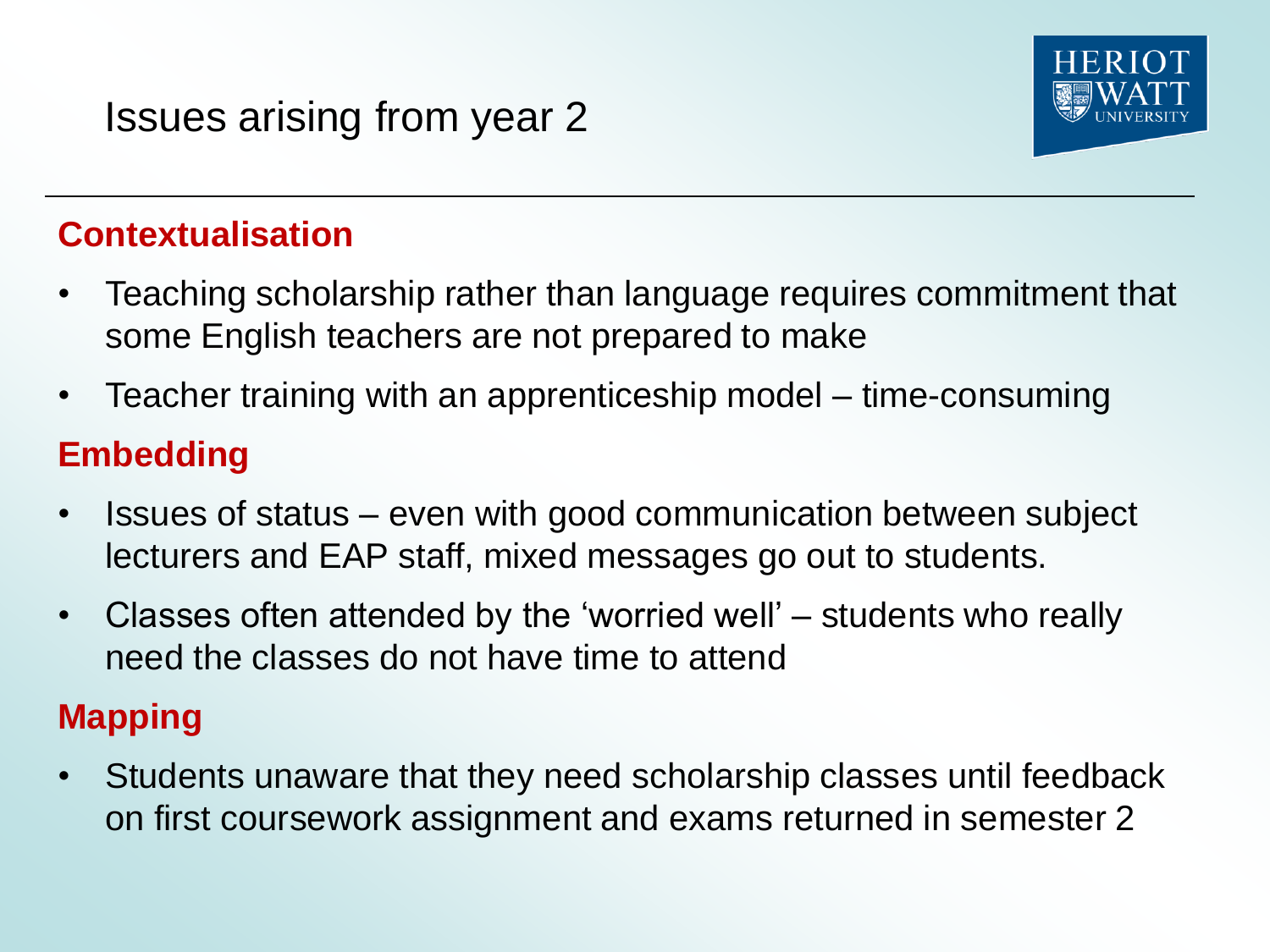

– tutors continue working towards building a bank of materials

## **Embedding**

- agreement to add formative assessment to support summative coursework for selected modules
- students opt in to assessment by attending scholarship class
- receive early feedback on language and scholarship skills

## **Mapping**

- run classes only up to week 6 or 7 in both semesters
- offer targeted sessions once students begin research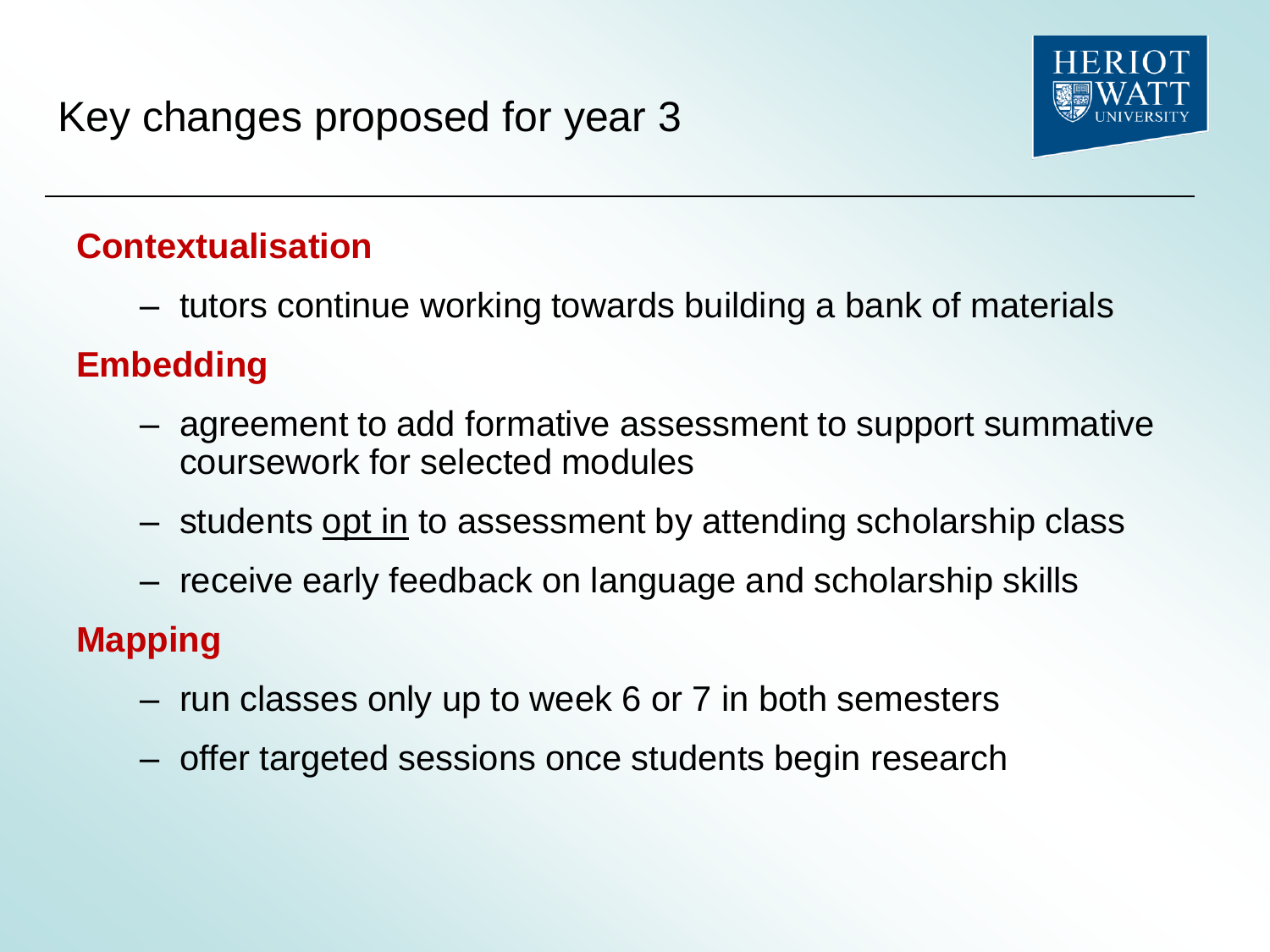# **Conclusion**



- underpins design and delivery of scholarship programme
- offers a meta-language with which to talk to academic staff
- improves status of EAP staff in the eyes of academic staff
- enables systematic evaluation of programme
- enables targeted improvements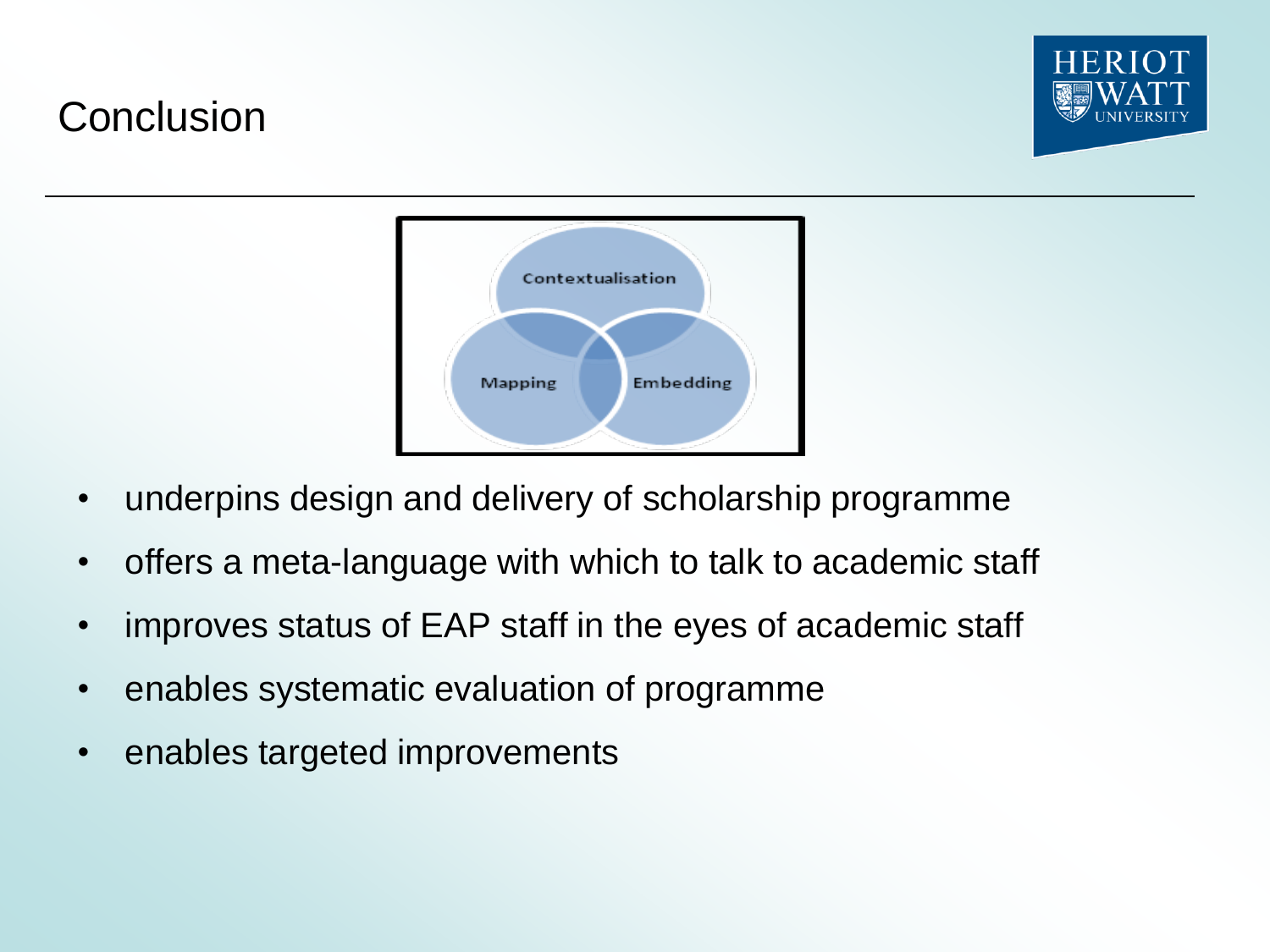

Anderson, C., Day, K. and McLaughlin, P. (2006) Mastering the dissertation: lecturers' representation of the purposes and processes of master's level dissertation supervision. *Studies in Higher Education*, 31/2, pp 149 – 168.

Barrie, S (2004) A research-based approach to generic graduate attributes policy. *Higher Education Research and Development*, 23/3 pp 262.

Breen, R. and Lindsay, R. (1999) Academic research and Student Motivation. *Studies in Higher Education*, 24/1, pp 75 – 93.

Cadman, K. (2002) English for academic possibilities: the research proposal as a contested site in postgraduate genre pedagogy. *Journal of English for Academic Purposes*,  $1/1$ , pp  $85 - 104$ .

Chanock, K. (2007) What academic language and learning advisors bring to the scholarship of teaching and learning: problems and possibilities for dialogue with the disciplines. *Higher Education research and Development*, 26/3, pp 269 – 280.

Deem, R. and Lucas, L. (2006) Learning about research: exploring the learning and teaching/research relationship amongst educational practitioners studying in higher education. *Teaching in Higher Education*, 11/1, pp 1 – 18.